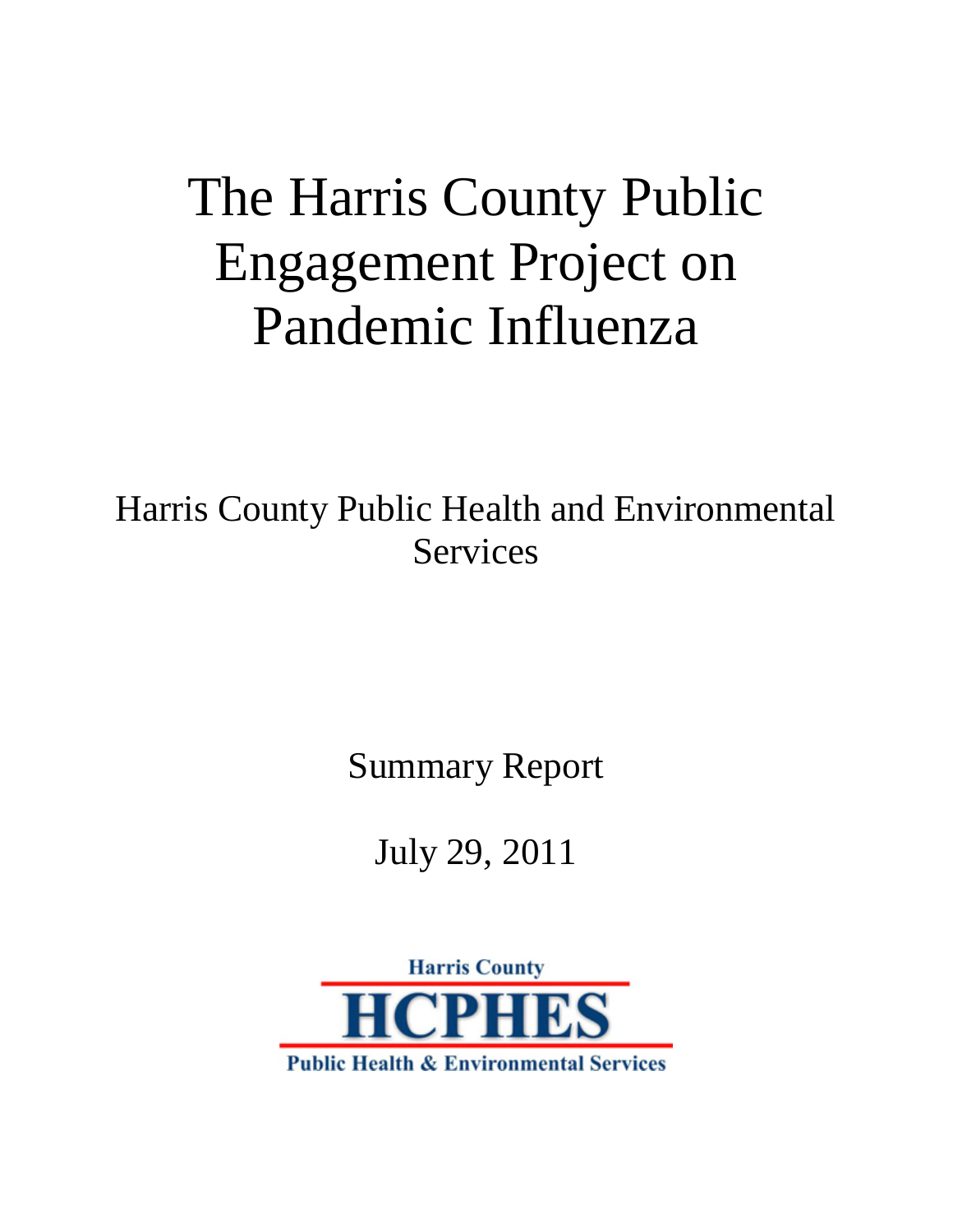#### **Executive Summary**

#### **Introduction**

During June and July 2011, Harris County Public Health and Environmental Services (HCPHES), with assistance from the Keystone Center and the Epidemiology Monitor, consulted with members of the general public and with representatives of multiple organizations (i.e., the stakeholder public) serving the health and social service needs of the County. The purpose of these consultations was to obtain the considered judgments of both publics on difficult decisions which must be made when the county is faced with both a pandemic influenza and an accompanying shortage of critical medical supplies. The consultation will serve to help HCPHES and its partners complete a response plan for a future pandemic of influenza or other infectious respiratory diseases.

#### **Methods**

HCPHES contracted with the Keystone Center, a neutral facilitation organization and the Epidemiology Monitor, a public engagement consultancy, to conduct 8 day-long general public meetings in different geographic areas of Harris County and 1day-long stakeholder public meeting at a central location. Participants for the general public meetings were recruited through a variety of channels, including email lists of supporting organizations, display advertising, and videos. Participants for the stakeholder meeting were identified from the files of organizations kept by HCPHES. At all meetings, attendees heard a video presentation containing basic information about influenza needed to have an informed discussion about difficult decisions related to the allocation of what are anticipated to be scarce supplies of flu vaccine, anti-viral drugs, and ventilators.

#### **Results**

A total of 796 members of the general public registered and 606 participated in the meetings, including 137 persons who registered on the day of the meetings. A total of 30 representatives from multiple service organizations attended the stakeholder meeting.

# **A. Vaccines**

Participants were asked to rate the importance on a scale of 1-7 (with one being not at all important and 7 being extremely important) of using limited supplies of vaccine to protect specific subgroups of persons in the population. Results were analyzed by the percentage of members of the public who judged each question or statement as extremely or very important. The first and highest level of importance was for health care workers (89% rated very or extremely important), secondly by persons at high risk because of medical condition and age (70% and 70%), thirdly public safety workers (57%), fourthly by critical service workers (38%), and finally by government leaders and persons vaccinated because of age alone (25% and 20%). Stakeholder judgments were similar.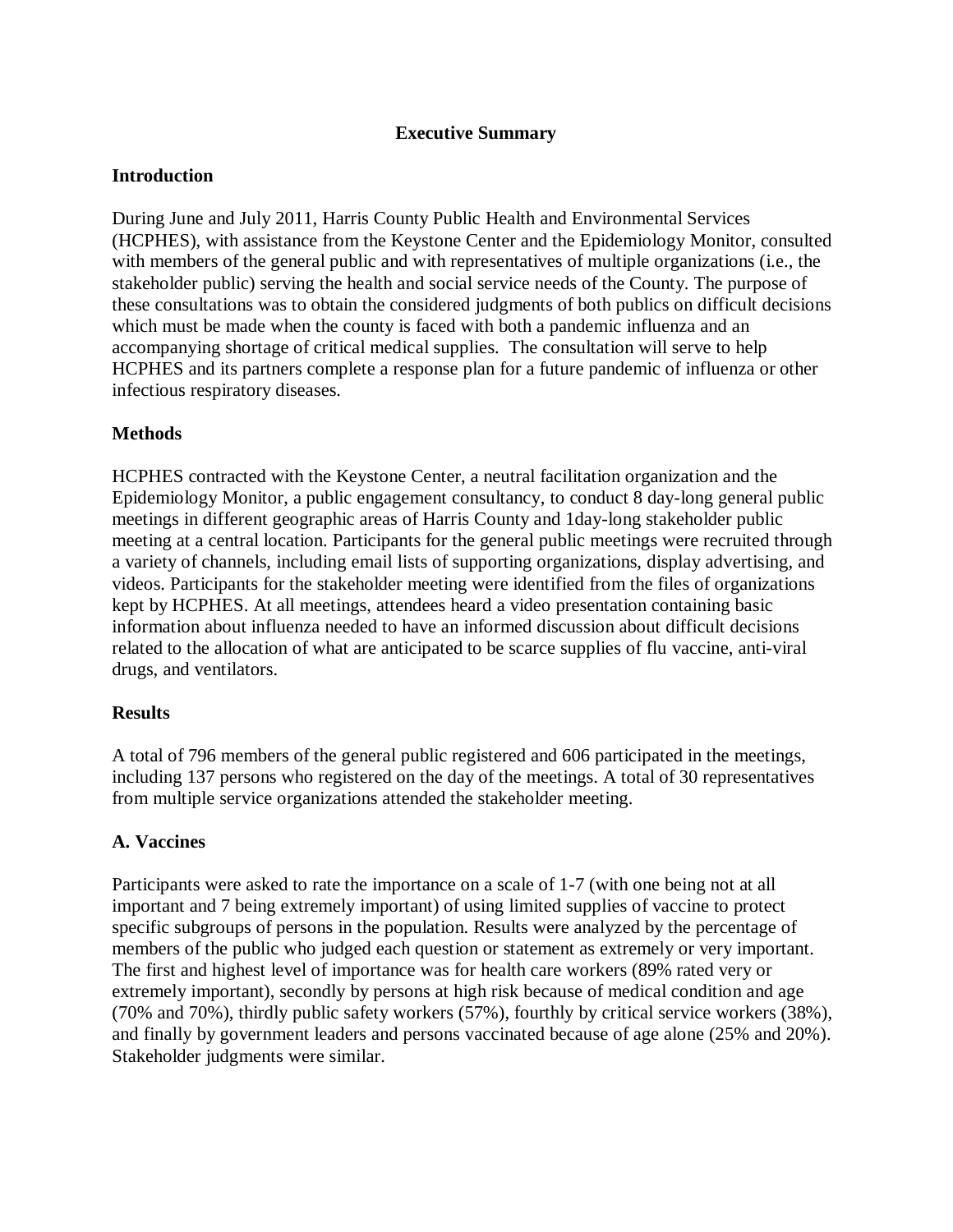# **B. Anti-viral drugs**

The first and highest level of importance was for ill health care workers (83% rated very or extremely important), secondly for persons at high risk because of their medical condition, persons at high risk because of their age group, and for public safety workers (73%, 69%, and 68%), thirdly for ill persons who are likely to recover from their influenza illness, well persons who want to take the drugs, and persons whose age only qualifies them for treatment (22%, 18%, 19%). Stakeholder judgments fell into roughly four different levels of importance and were similar.

# **C. Ventilators**

Participants were asked to rate a set of five potential policy statements governing the use of limited supplies of ventilators during a pandemic. A high percentage of members of the general public (87%) and of stakeholders (92%) rated having an advance plan for doctors to use in allocating ventilators as very or extremely important. They both voted the use of the same criteria in deciding who gets ventilators (81% general public and 89% stakeholders). In determining what type of criteria to use in deciding about the use of scarce ventilators, both groups of participants identified the likelihood of recovery as the most important criterion (68% general public and 62% stakeholders). Both groups of participants rated occupation and age criteria at the lowest level of importance with the general public and stakeholders rating occupation at 17% and 12% respectively, and age at 20% for the general public and 11% for stakeholders.

# **Conclusion**

When confronted with clearly defined difficult choices following day long deliberations about the allocation of scarce influenza vaccine, anti-viral drugs, and ventilators, a large, geographically representative sample of the general public of Harris County expressed clear, consistent preferences for the use of these resources. Interestingly, a sample of representatives from stakeholder organizations serving the County also expressed clear judgments nearly identical to those of the general public. These results appear robust and could be used by HCPHES and the Committee on Pandemic Influenza Medical Standards of Care to help finalize difficult decisions to be made in the next update of the county-wide plan.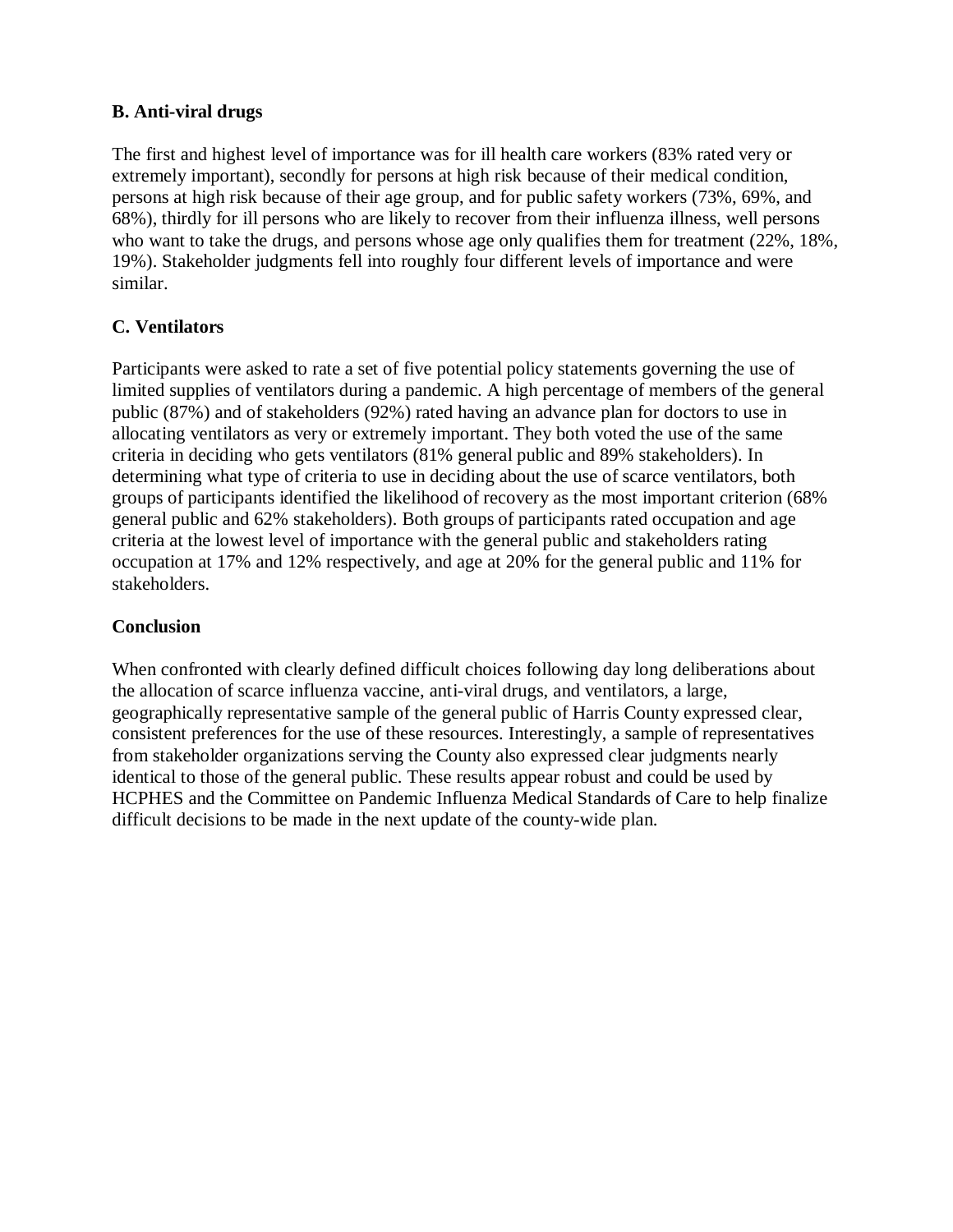#### **Introduction**

During June and July 2011, Harris County Public Health and Environmental Services (HCPHES), with assistance from the Keystone Center and the Epidemiology Monitor, consulted with members of the general public and with representatives of multiple organizations (i.e., the stakeholder public) serving the health and social service needs of the County. The purpose of these consultations was to obtain the considered judgments of both publics on difficult decisions which must be made when the county is faced with a pandemic influenza and an accompanying shortage of critical medical supplies. The consultation will serve to help HCPHES and its partners complete a response plan for a future pandemic of influenza or other infectious respiratory diseases. This plan was drafted beginning in 2006 by the Harris County Committee on Pandemic Influenza Medical Standards of Care, subsequently updated in 2008 and 2009, and will undergo a substantive review in late 2011 to incorporate both the lessons learned from the H1N1 pandemic in 2009-10 and the findings from the recent public consultations.

#### **Methods**

HCPHES contracted with the Keystone Center, a neutral facilitation organization and the Epidemiology Monitor, a public engagement consultancy, to conduct eight day-long general public meetings in different geographic areas of Harris County and one day-long stakeholder public meeting at a central location. A hypothetical scenario involving a severe 1918-like influenza pandemic was distributed and read aloud to all the participants. Participants for the general public meetings were recruited through a variety of channels, including email lists of supporting organizations, display advertizing, and videos. The recruitment videos were distributed in English, Spanish, Vietnamese and Chinese. Recruiters also placed a recruitment ad on Facebook. Each registrant was offered a \$75 stipend for attending the meeting for a full day. Participants for the stakeholder meeting were identified from the files of organizations kept by HCPHES.

At all meetings, attendees heard a video presentation containing basic information about influenza in order that they might have an informed discussion about difficult decisions related to the allocation of scarce supplies of flu vaccine, antiviral drugs, and ventilators. Small group discussions were held at individual tables each with a facilitator and reports of the opinions of each table were shared with all participants in large group sessions. To stimulate values-oriented discussion of the difficult choices facing the participants on vaccines and antiviral drugs, each participant was given a deck of cards with statements expressing desirable choices and asked to sort the statements in descending order of importance. For the ventilator discussion, participants were offered descriptions of five patients and had to choose two to receive ventilators. Individual and group selections of the two patients were part of whole-group deliberation. Following these exercises and discussions, participants were polled electronically to obtain each individual's ratings of key questions related to the three topics. Participants were given the opportunity to discuss the poll findings throughout the meeting.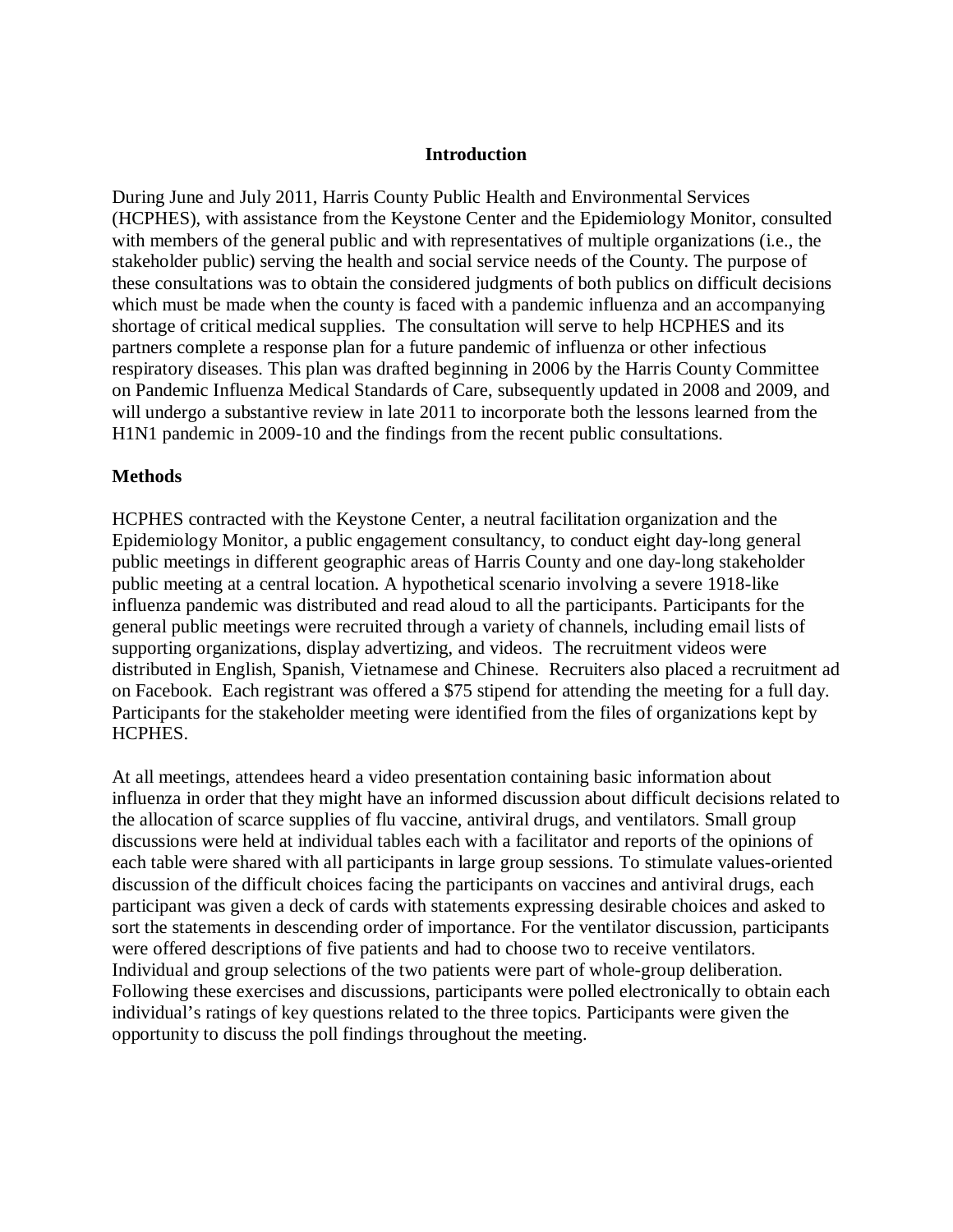#### **Results**

A total of 796 members of the general public registered and 606 participated in the meetings, including 137 persons who registered on the day of the meetings. Examined by age, 24% of participants who specified their age were 18-30 years, 39% were 31-50 years, and 37% were 51 and over. Examined by gender, 39% of participants with age noted were male and 61% female. The race/ethnic diversity when specified was 64% black, 10% Latino, 5% Asian, and 11% white. A total of 30 representatives from multiple service organizations attended the stakeholder meeting.

#### **A. Vaccines**

Participants were asked to rate the importance on a scale of 1-7 (with one being not at all important and 7 being extremely important) of using limited supplies of vaccine to protect specific subgroups of persons in the population. Results were analyzed by the percentage of members of the public who judged each question or statement as extremely or very important. The results for the other outcomes ranging from not at all important to moderately important are also presented in the tables. A full presentation of polling results can be found in Appendix A.

#### General Conclusions

Using this analysis, the results fell into roughly five different levels of importance or tiers for both members of the general public and for stakeholders. The first and highest level was for health care workers (89% rated very or extremely important), the second for persons at high risk because of medical condition and age (70% and 70%), the third for public safety workers (57%), the fourth for critical service workers (38%), and finally by government leaders and persons vaccinated because of age alone (25% and 20%). The range in percentage points from the group achieving the highest rating of importance to the group being rated of lowest importance was 69 percentage points.

Stakeholder judgments were similar for health care workers at the highest level (100% very or extremely important) and for government leaders and persons vaccinated because of age alone at the lowest level (7% and 10%). At the second and third levels of importance, stakeholders differed from the general public and attached as much importance to vaccinating high risk persons (79%) as public safety workers (75%), but lower importance to vaccinating persons at risk because of their age (60%). The same percentage of members of the general public and stakeholders (38%) rated critical services workers as very or extremely important, each placing them in a fourth tier of importance compared to all the other groups.

#### Individual Questions

Again, the vaccination question that yielded the most agreement from all eight public engagement meetings, as well as the community partner meeting, was the question in regard to vaccinating health care providers.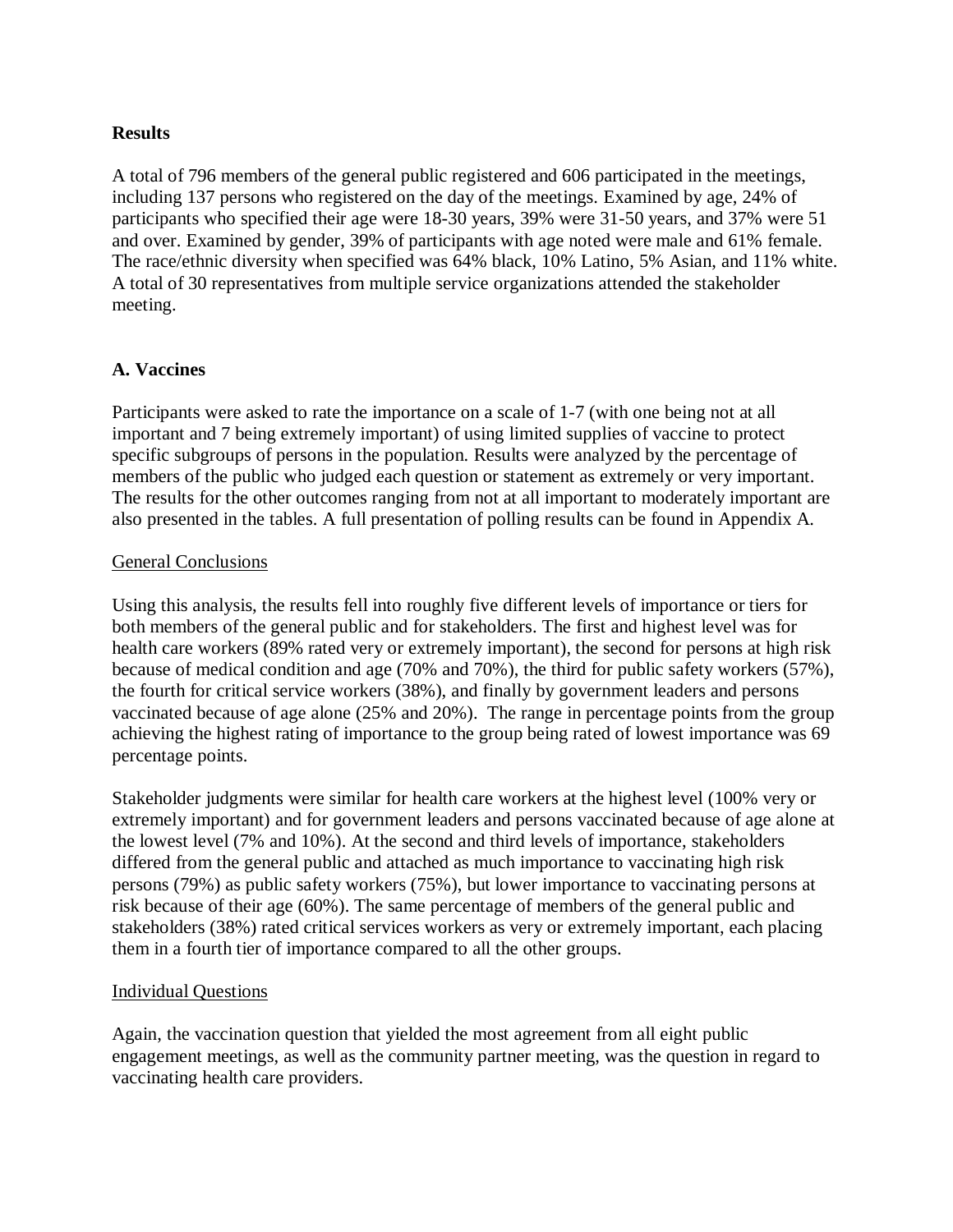*How important would it be to vaccinate health care providers so they can continue providing medical care to their patients?*

| Not at all important (do not consider) |     | 2%    |
|----------------------------------------|-----|-------|
| Unimportant (but consider)             |     | $1\%$ |
|                                        |     | 0%    |
| Moderately important                   | 22  | 4%    |
|                                        | 24  | 4%    |
| Very important                         |     | 12%   |
| <b>Extremely important</b>             | 464 | 78%   |
|                                        | 598 |       |

90% of those polled said that it was very important to extremely important to vaccinate health care providers. This same question resulted in 100% agreement (only one participant said that it was very important, all others said it was extremely important) at the community partner meeting:

| 0% |
|----|
| 0% |
| 0% |
| 0% |
| 0% |
| 3% |
| 7% |
|    |
|    |

The second most commonly agreed to question across all nine meetings focused on vaccinating those with a medical condition:

*How important would it be to vaccinate people who have a medical condition that makes it more likely they will get very sick or die if they got pandemic flu?*

| Not at all important (do not consider) | 36  | 6%  |
|----------------------------------------|-----|-----|
| Unimportant (but consider)             | 23  | 4%  |
|                                        |     | 3%  |
| Moderately important                   | 57  | 9%  |
|                                        | 45  | 7%  |
| Very important                         | 135 | 22% |
| <b>Extremely important</b>             | 288 |     |
|                                        |     |     |

70% of the participants agreed it was very important to extremely important to vaccinate those with a medical condition.

Taking all nine meetings, age was the least important consideration.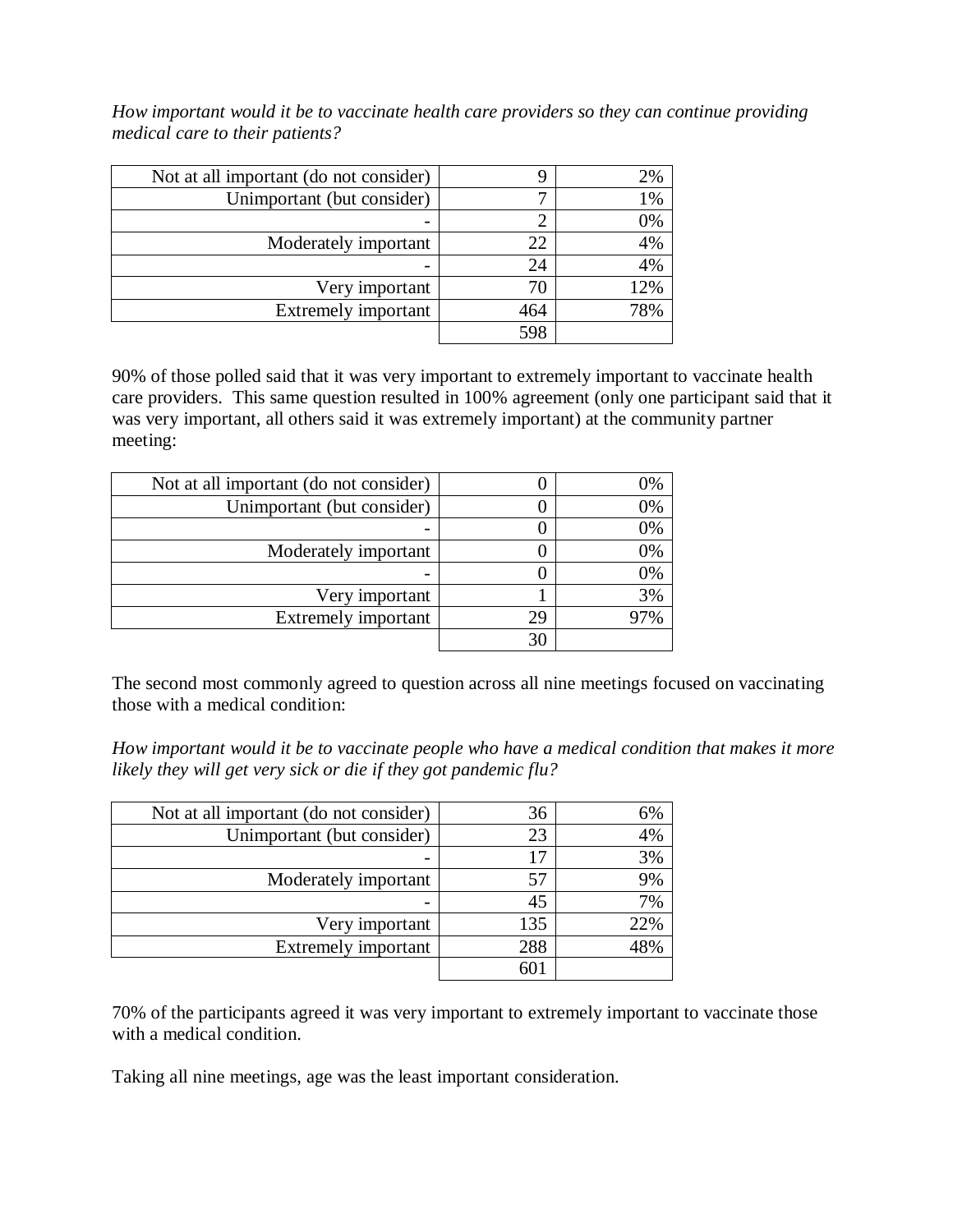*How important would it be to always use age group as one of the deciding factors on who should get vaccinated?*

| Not at all important (do not consider) | 164 | 27% |
|----------------------------------------|-----|-----|
| Unimportant (but consider)             | 100 | 17% |
|                                        | 54  | 9%  |
| Moderately important                   | 118 | 20% |
|                                        | 50  | 8%  |
| Very important                         | 55  | 9%  |
| <b>Extremely important</b>             | 62  | 10% |
|                                        | 603 |     |

44% of the respondents felt that it was not at all important to unimportant to always consider age group in vaccination prioritization.

When discussing vaccines in their small groups and when given the opportunity to address the whole group, the participants most often stated the importance of vaccinating healthcare workers, doctors and nurses in order that healthcare workers could attend to people made sick by the pandemic. Healthcare jobs stand in stark contrast to other jobs. Many of the participants reacted against the idea that the status of one's job should lead to receiving scarce vaccine. Much of the discussion on this point centered on a negative reaction to the idea that social status, personal connection, and economic status would open the way to access and that those without economic or social status would be left out of the vaccine allocation system.

This reaction was not universal. In some locations, and for a sizable number of the participants, it is important to give priority to those who provide essential services. For example, in the Berry Center meeting, 31 of the 44 participants (70%) rated it extremely important to vaccinate public safety workers. This stands in contrast to the total rating in which 214 of the 568 who polled (38%) rated it extremely important to vaccinate public safety workers.

Looking at other job categories, those who provide water, transportation and other services were less likely to be given high priority than public safety workers and government leaders were the least likely among the specific jobs to be given a high priority. For example, when taking into account all eight public meetings and the community stakeholder meeting, 22% (132 of 605) rated it extremely important to vaccinate workers who provide water, power and other critical services; and 15% of the participants (88 of 601) rated it extremely important to vaccinate government leaders. In contrast, 288 of the 601 (48%) rated it extremely important to vaccinate those who have a condition that makes it more likely that they will get sick or die from the pandemic and 464 of 598 or 78% rated it extremely important to vaccinate healthcare workers.

In discussion groups, vulnerability to the pandemic was a major theme. Many of the participants supported providing vaccine to those who are at greatest risk of serious illness or death. Many gave priority to pregnant women who, in the scenario, were at greater risk. This discussion revealed a mix of altruism and detached practicality; while some would provide vaccine to the most vulnerable out of compassion for their being at risk, others stated that the most vulnerable should be vaccinated as a way to prevent spread of the pandemic. The meeting at the Humble Center, for example, revealed a strong preference (7 of 12 discussion groups) for vaccinating children. In some cases because children will spread the disease and make others sick and in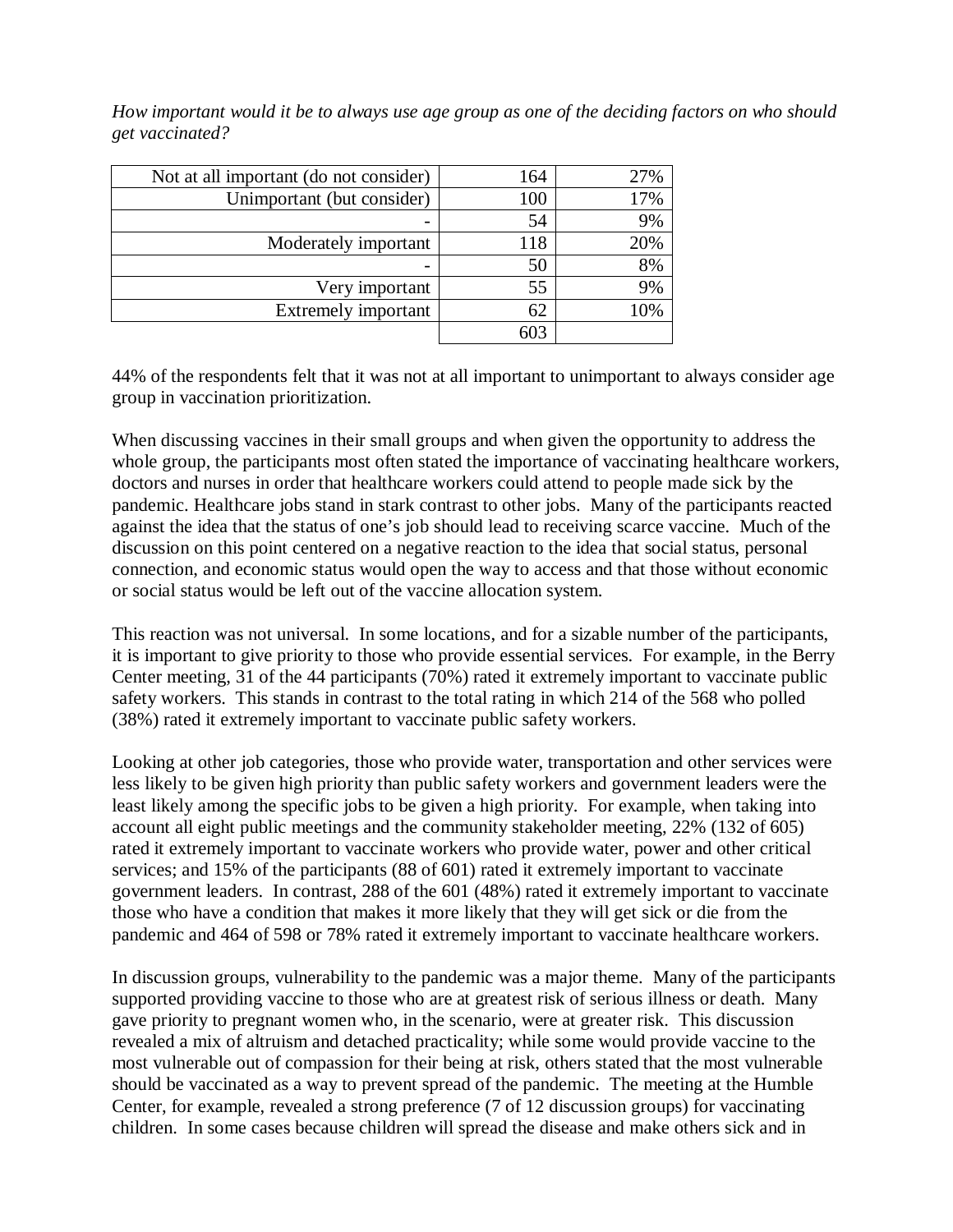some cases because vaccinating children represents a commitment to the future and to the idea that children deserve the opportunity to live a full life.

Age was a significant area of focus for the discussion groups. The statements in the discussion mirror the polling result; only 10% (62 of 603) believe it to be extremely important to always use age as a factor in making vaccine allocation decisions and 43% (206 of 604) believe it to be extremely important to use age only if an age group has a higher likelihood of illness or death. Many of the participants reacted against the statement "Adults have lived a big part of their lives already. They should make way for children to be vaccinated first because children have their whole lives ahead of them". At the same time, on many occasions, a participant would take the microphone and announce to the other participants that as a grandparent, s/he would see to it that a grandchild would receive a vaccine first and would step out of line in favor of that child.

In the discussions, the coincidence of age and vulnerability carried the most weight. For many, vaccine should be made available to those in a specific age group if those in that age group were more likely to get very sick of die from the pandemic. Otherwise, many are skeptical of age as a criterion.

# **B. Antiviral drugs**

Participants were asked to rate the importance of using limited supplies of antiviral drugs to prevent or treat specific subgroups of well or ill persons in the population. Using an analysis structure similar to the one above for vaccines, the results fell into roughly three different levels of importance for members of the general public.

#### General Conclusions

The first and highest level was for ill health care workers (83% rated very or extremely important), secondly for persons at high risk because of their medical condition, persons at high risk because of their age group, and for public safety workers (73%, 69%, and 68%), thirdly for ill persons who are likely to recover from their influenza illness, well persons who want to take the drugs, and persons whose age only qualifies them for treatment (22%, 18%, 19%).

Stakeholder judgments fell into roughly four different levels of importance. They concurred with members of the public in placing health care workers in the highest level of importance (97%) but also placed public safety workers in that category (90%). For stakeholders as for members of the public, high risk persons because of their medical condition and persons at high risk because of their age group were in the second tier of importance (80% and 77%). At the third level of importance, stakeholders also placed sick persons who are likely to recover (17%), however healthy non-ill persons who want to take the drugs as a preventive measure and persons whose age only qualifies them for the drugs were at a fourth lowest level (7% and 0%).

#### Individual Questions

Similar to the vaccine polling questions, the antiviral question that yielded the highest agreement amongst all nine meetings was in relation to health care providers.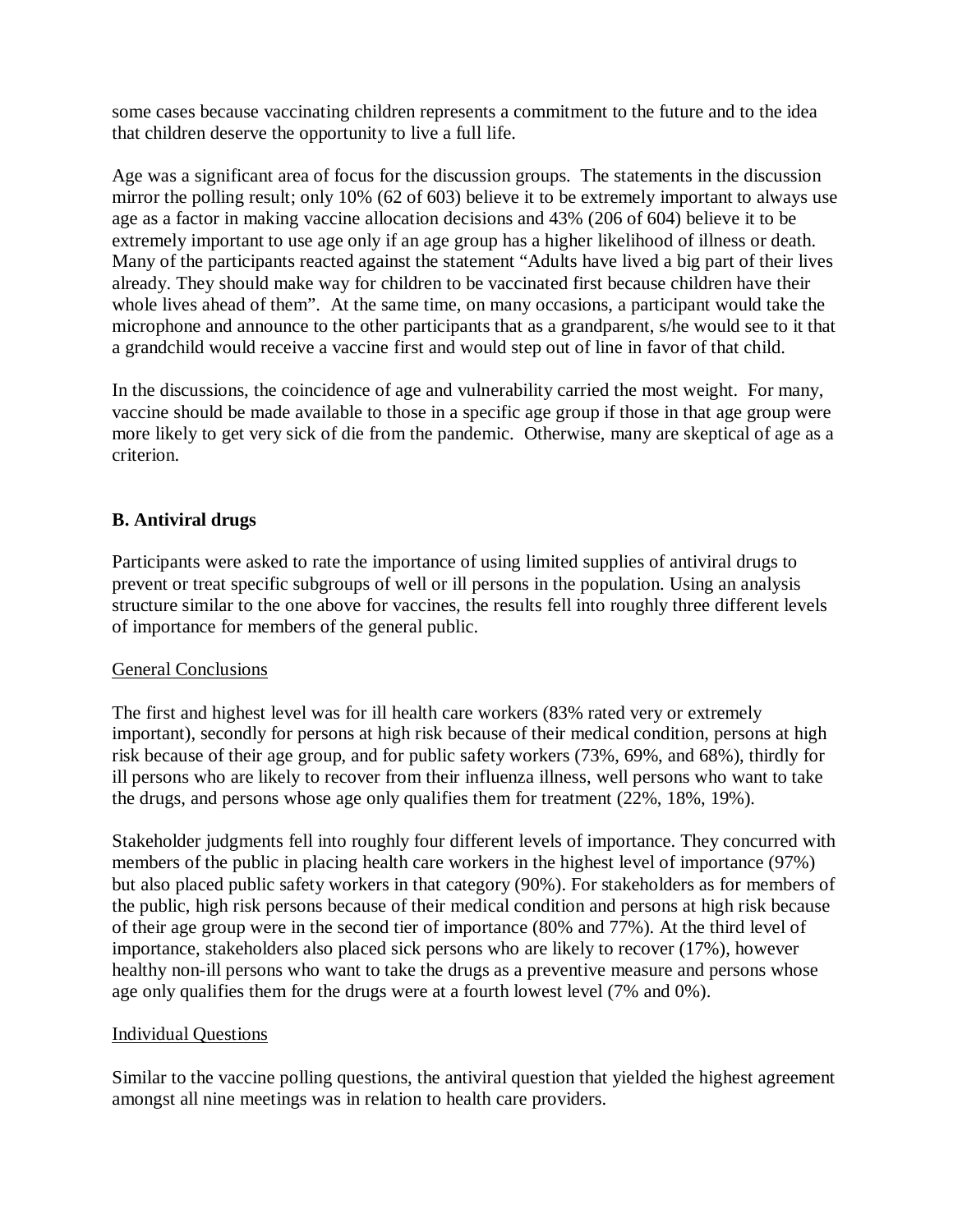*How important would it be to use antiviral medicines to treat health care providers who are ill with pandemic flu so they can recover and resume providing medical care to their patients?*

| Not at all important (do not consider) | 20  | 3%    |
|----------------------------------------|-----|-------|
| Unimportant (but consider)             |     | $1\%$ |
|                                        |     | $1\%$ |
| Moderately important                   | 24  | 4%    |
|                                        | 38  | 7%    |
| Very important                         | 75  | 13%   |
| <b>Extremely important</b>             | 416 | 71%   |
|                                        | 583 |       |

84% of those polled said that it was very important to extremely important to designate health care providers as a priority in order for them to be well enough to continue to care for their patients. This too was the second highest ranking question at the community partner meeting:

| Not at all important (do not consider) | 0%  |
|----------------------------------------|-----|
| Unimportant (but consider)             | 0%  |
|                                        | 0%  |
| Moderately important                   | 0%  |
|                                        | 3%  |
| Very important                         | 10% |
| Extremely important                    | የ7% |
|                                        |     |

87% of the participants said it was extremely important to provide health care professionals with antiviral medication. The antiviral question that created the "highest-low" related to the usage of antiviral medication amongst the healthy population without flu-like symptoms:

*How important would it be to use antiviral medicines for people worried about catching pandemic flu even if it means the supply will run out faster and some people who get sick may have to go without treatment?*

| Not at all important (do not consider) | 301 | 50% |
|----------------------------------------|-----|-----|
| Unimportant (but consider)             | 69  | 12% |
|                                        | 31  | 5%  |
| Moderately important                   | 53  | 9%  |
|                                        | 40  | 7%  |
| Very important                         | 36  | 6%  |
| Extremely important                    | 69  | 12% |
|                                        | 594 |     |

Over 300 people said that it was not at all important and 62% of those polled said it was not at all important to unimportant to consider providing antiviral medication to those who are healthy as a preventative measure.

At the other end of the spectrum, the antiviral question that caused the "lowest-high" response across all nine meetings was in regard to always using age as a determining factor.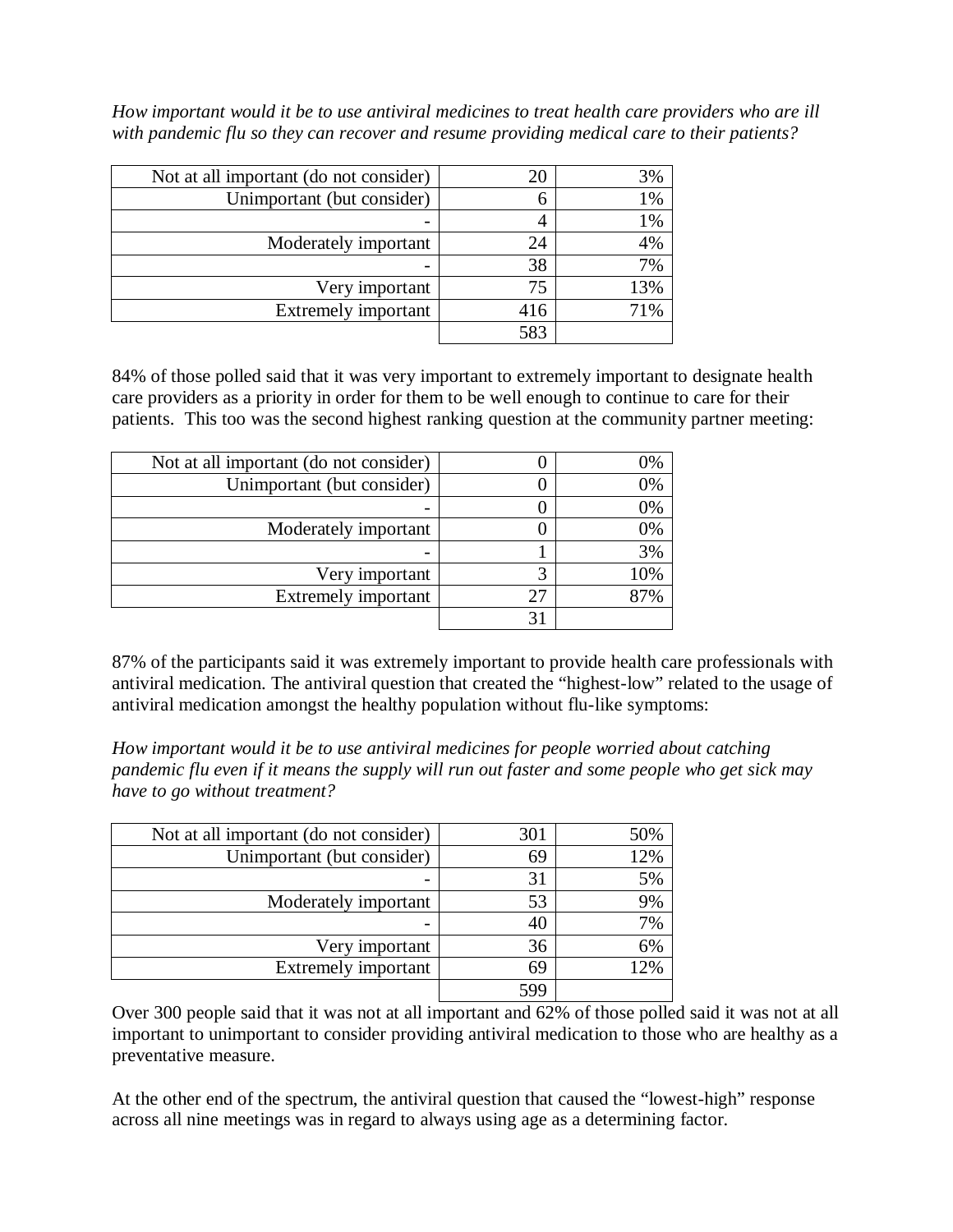*How important would it be to always use age group as on the deciding factors on which pandemic flu patients should get treatment with antiviral medicines?*

| Not at all important (do not consider) | 184 | 30% |
|----------------------------------------|-----|-----|
| Unimportant (but consider)             | 111 | 18% |
| -                                      | 56  | 9%  |
| Moderately important                   | 95  | 16% |
|                                        | 52  | 9%  |
| Very important                         | 43  | 7%  |
| Extremely important                    | 63  | .0% |
|                                        | 604 |     |

Only 17% of the respondents said age should always be considered (ranking from very important to extremely important) when deciding who should receive antiviral medication in the case of pandemic influenza.

The discussions about antiviral medications mirrored the discussions about vaccines in many ways, including which jobs should be given priority. Most participants felt that one's profession should not always be a deciding factor in allocating antiviral medication because everyone believes their job to be important. Occupation should not determine if a group is eligible for antivirals unless they are health care providers or those workers who are critical to keeping society safe and functioning. In the Shirley Acres meeting, for example, eleven of thirteen groups placed the following statement in their top three: "Sick doctors, sick nurses and sick healthcare workers should be in the first groups to get antiviral medicine treatment. We need them to recover so they can continue to care for patients who need regular medical care or surgery as well as for all the patients sick with pandemic flu." In all, 71% (416 of 583) found it extremely important to provide antivirals to sick healthcare workers and 46% (272 of 594) found it extremely important to provide them to public safety workers.

As with vaccines, vulnerability to the pandemic was an important factor. In the Riley-Chambers/Barrett Station meeting, seven of nine groups disagreed with the statement that "healthy people with mild pandemic flu illness should be eligible to get antiviral medicines", citing the need to treat those who are sick first if there were a shortage. In that same meeting, the only unanimous choice of all nine of the discussion groups was to provide antiviral medication, "if someone is sick enough to be hospitalized with pandemic flu." The severity of the disease was the first criterion for many of the participants. In line with this view, most groups also said that people who are healthy should not receive the antivirals unless all who are sick have been treated.

# **C. Ventilators**

Participants were asked to rate a set of five potential policy statements governing the use of limited supplies of ventilators during a pandemic. Prior to being polled, participants discussed a hypothetical scenario at a community hospital at which five patients of different age groups, occupations, family situations, and antecedent medical conditions were said to require a ventilator to survive, but only two ventilators were available. To stimulate a consideration of all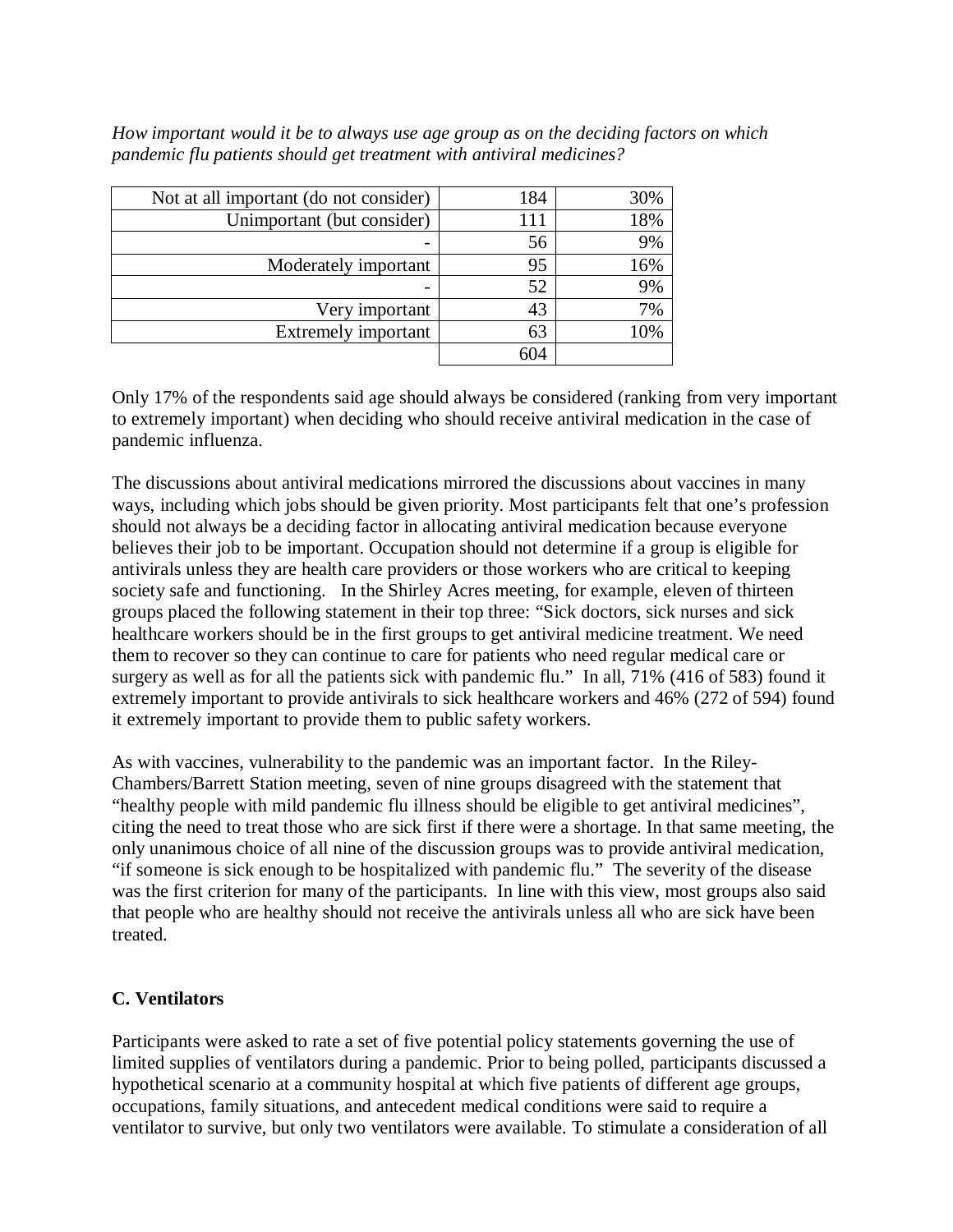the competing values in this situation, participants were asked to decide which two patients should receive the ventilators. In most of the small-group discussions, participants focused on first on likelihood of recovery and many of the participants chose to provide a ventilator to the person most likely to survive and many of the small groups reached consensus on this point. A very large number chose the youngest participant to receive a ventilator, combining likelihood of recovery and age as the factors leading to their choice. The Galena Park meeting is a case in point. Every group chose patients A and C for ventilators. Patient A is a 7 year old child with pandemic flu who has a 50/50 chance of surviving with the use of a ventilator; Patient C is a 29 year old restaurant cook who has an excellent chance of surviving with the use of a ventilator. Even when other groups in other meeting sites made different choices, age and prognosis were among the most important criteria.

#### General Conclusions

Having completed their deliberations, the participants were polled on the policy choices. A high percentage of members of the general public (87%) and of stakeholders (92%) rated having an advance plan for doctors to use in allocating ventilators as very or extremely important. They both voted similarly on a proposed policy for the use of the same criteria in deciding who gets ventilators (81% general public and 89% stakeholders). In determining what type of criteria to use in deciding about the use of scarce ventilators, both groups of participants identified the likelihood of recovery as the most important criterion (68% general public and 62% stakeholders). Both groups of participants rated occupation and age criteria at the lowest level of importance with the general public and stakeholders rating occupation at 17% and 12% respectively, and age at 20% for the general public and 11% for stakeholders. All of these occupation and age results are in the same lowest tier.

# Individual Questions

The ventilator question that had the highest cumulative agreement from all nine meetings was in relation to the importance of having a plan in advance to pandemic influenza.

*How important would it be to have our healthcare system plan in advance for how doctors would decide how to use available ventilators in a severe pandemic when there are simply not enough ventilators for all of the seriously sick people?*

| Not at all important (do not consider) |             | 3%  |
|----------------------------------------|-------------|-----|
| Unimportant (but consider)             |             | 2%  |
|                                        |             | 0%  |
| Moderately important                   | $2^{\cdot}$ | 4%  |
|                                        | 24          | 4%  |
| Very important                         | 91          | 15% |
| <b>Extremely important</b>             | 432         | 72% |
|                                        | 598         |     |

432 of those polled said that it was extremely important, and 87% said it was very important to extremely important to have a ventilator usage plan in advance of a severe pandemic.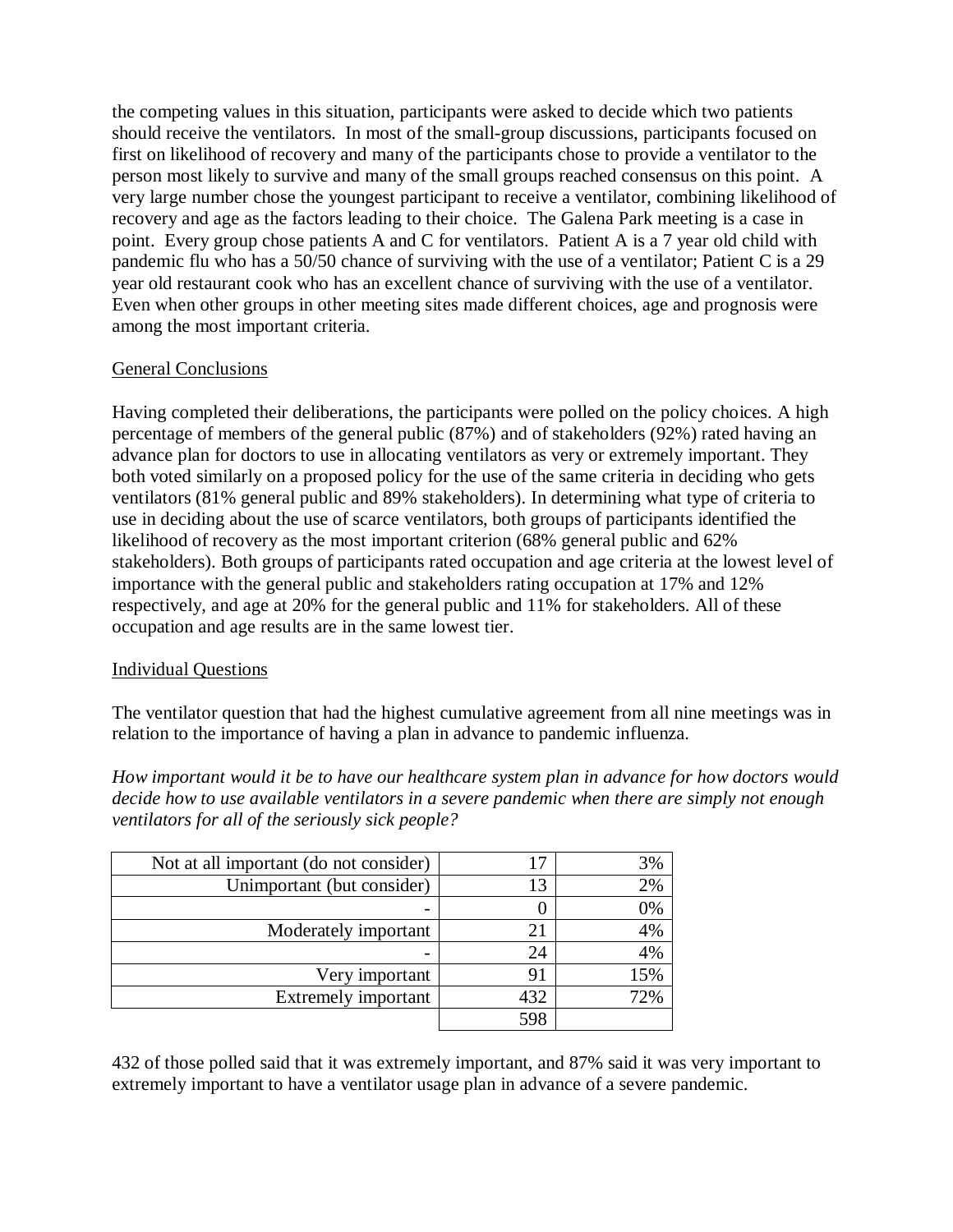The second most agreed to ventilator question was in favor of hospitals using the same criteria:

| Not at all important (do not consider) |     | 2%  |
|----------------------------------------|-----|-----|
| Unimportant (but consider)             |     | 3%  |
|                                        |     | 2%  |
| Moderately important                   | 33  | 5%  |
|                                        | 44  | 7%  |
| Very important                         | 106 | 18% |
| Extremely important                    | 380 | 63% |
|                                        | 602 |     |

*How important would it be that all the hospitals and doctors in Harris County use the same criteria to decide which patients get ventilators and which do not?*

Nearly 500 people, 81%, said that it was very important to extremely important for hospitals to use the same specifications when determining which patients should have ventilator priority in the case of a pandemic.

Similar to vaccines and antivirals, age was not considered a top priority when determining who should be eligible for a ventilator:

*How important would it be to use the available ventilators for people in a certain age group, even if the person's individual health status makes it less likely that the ventilator will help the person recover?*

| Not at all important (do not consider) | 215 | 36% |
|----------------------------------------|-----|-----|
| Unimportant (but consider)             | 110 | 18% |
|                                        | 51  | 8%  |
| Moderately important                   | 61  | 11% |
|                                        | 40  | 7%  |
| Very important                         | 39  | 6%  |
| Extremely important                    | 81  | 13% |
|                                        |     |     |

Over half, 54%, of the participants (from all nine meetings) said it was not at all important to unimportant to use age as a deciding factor when faced with scarcity of ventilator allocation.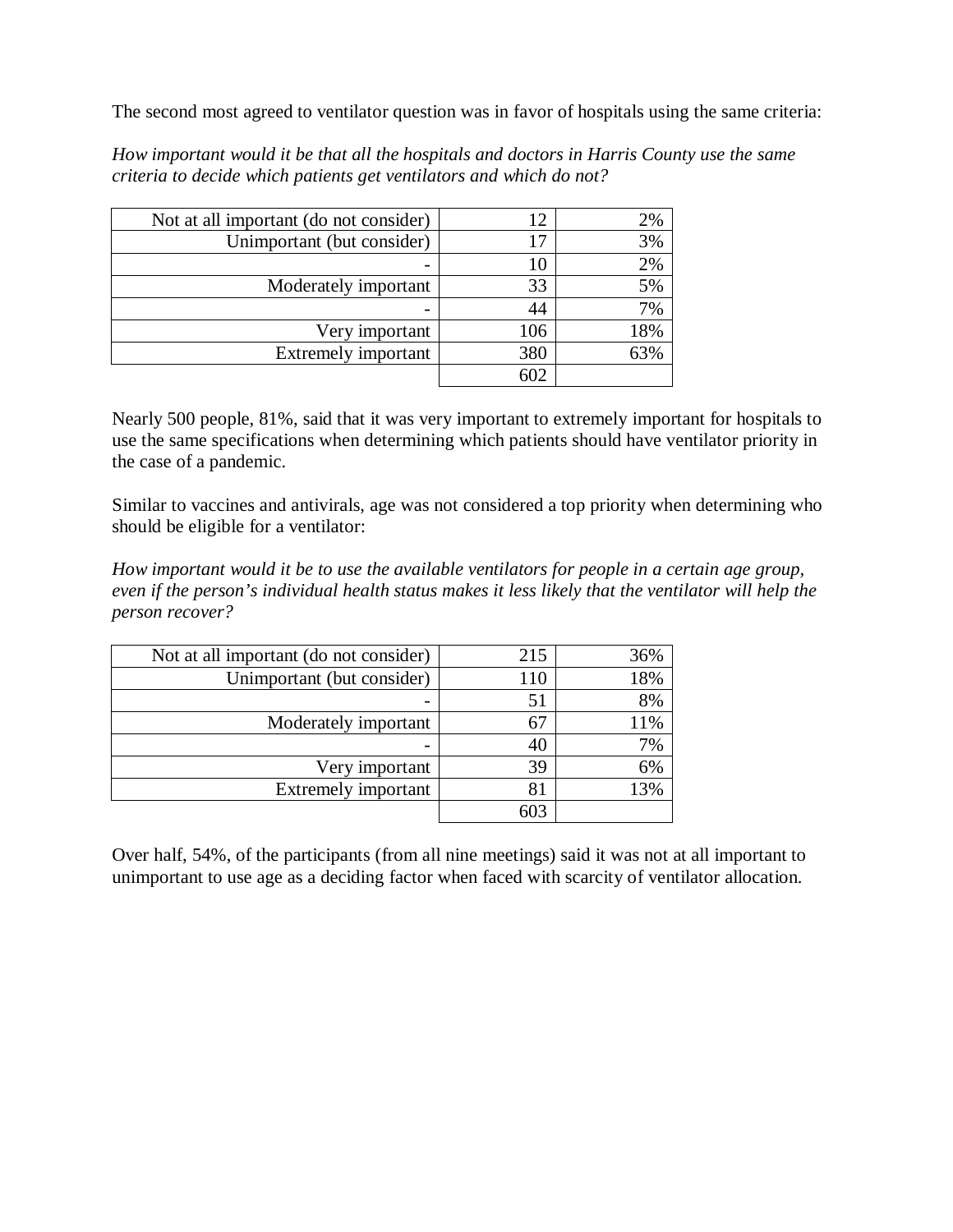# **D. Additional Polling Results by Location**

In reviewing the polling results from the individual eight public engagement meetings, there are certain rankings that are worth highlighting.

#### Vaccines

While many of the participants rated vaccination healthcare workers either very or extremely important, Shirley Acres, the Chinese Community Center and the Berry Center had the highest percentages:

- 95% of Shirley Acres participants rated this question a 6 or 7
- 91% of the Chinese Community Center participants rated this a 6 or 7
- 91% of the Berry Center participants rated this a 6 or 7

Providing vaccines to people who have a medical condition that makes it more likely that they will get very sick or die received a large number of very important and extremely important rating and in Sunnyside was rated very or extremely important by 83% of the participants.

#### Antivirals

In two locations, "treating health care providers with flu-like symptoms" with antivirals received the highest percentage of very and extremely important ratings. Ninety-six percent of the Berry Center participants gave this either a 6 or 7 and ninety percent of the Riley Chambers participants gave this a 6 or 7.

Ninety-two percent of the Berry Center participants rated treating public safety workers with antivirals very or extremely important.

Most locations ranked the use of antivirals for people worried about catching pandemic flu as not at all important or unimportant. Percentages on average 60-80%; and a high of 82% of San Jacinto participants and 73% of the Riley Chambers participants rated this unimportant or not at all important.

The highest ranking antiviral question was: "Treat all health care providers". In three locations, 85%-96% of participants rated this very or extremely important.

#### **Ventilators**

In two locations – San Jacinto and Berry Center – a high of 90% of the participants considered it extremely or very important to "have a plan in advance for how doctors decide how to use ventilators". In all but one location, 84% or more of the participants rated this very or extremely important.

Ninety percent of Galena Park participants, eighty-four percent of the Shirley Acres participants and eighty-one percent of the Humble Center participants rated it very or extremely important that all hospitals and doctors use the same criteria for ventilators. In three locations, 81% or more of the participants rated this very or extremely important.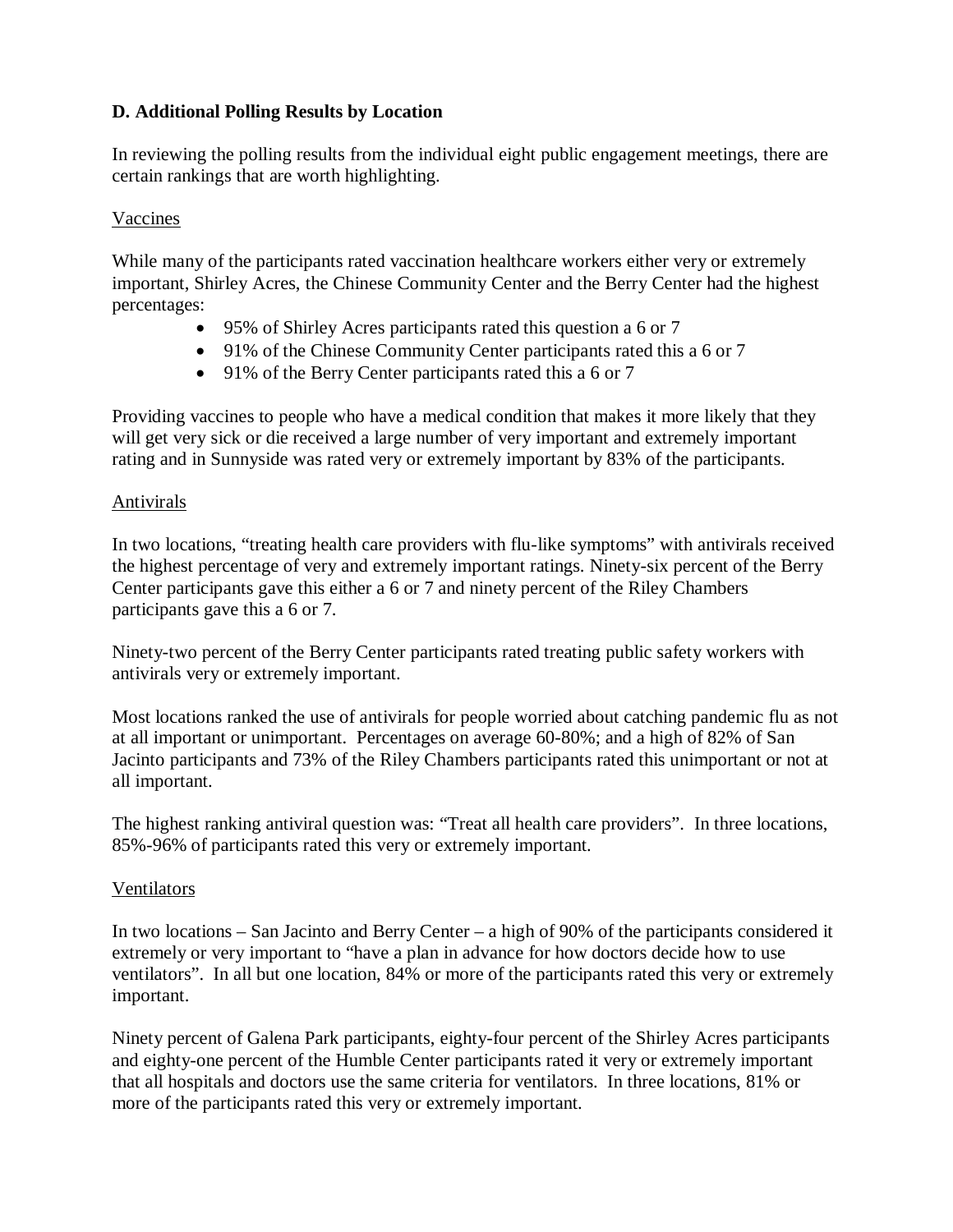One ventilator question produced the low levels of 6's and 7's with most locations. Giving ventilators to those whose job is important to the functioning of society was rated very or extremely important by only 40%-59% of participants. Another produced relatively high levels of 1's and 2's. Giving ventilators to those of a certain age group, even it if it is less likely to help them recover was rated unimportant or not at all important by 40%-66% of participants.

# Variation by Location

The Berry Center meeting resulted in the highest concurrence. In four questions, over 90% of the participants gave a very important or extremely important rating:

- 96% "treat health care providers" antiviral
- 92% "treat public safety workers with the flu"
- 91% "treat health care providers" vaccinate
- 90% "plan in advance...for ventilators"

The Humble Center had the lowest overall concurrence. The highest two ratings were these:

- 87% "plan in advance for ventilators"
- 85% "treat health care providers" vaccinate

In Sunnyside, one question produced the highest 'moderately important' response. Thirty-five percent of the participants rated it moderately important to always use age as a deciding factor in vaccination decisions.

The San Jacinto meeting produced the highest concurrence of not at all important and unimportant responses:

- 64% "use antivirals for people worried about catching the flu"
- 55% "use available ventilators for people in a certain age group"
- 51% "always use age as a deciding factor" vaccinate

There was variation in the degree to which the participants from the different geographic areas of Harris County rated the different choices of subgroups for vaccines and antiviral drugs or potential policies for ventilators. Given 7 rating choices for each of the 19 questions polled, the participants produced 133 rating outcomes in each of 8 areas for a total of 1064 ratings. For the combined outcome of very or extremely important, the range of the difference for the 19 combined outcomes varied from a low of 13 percentage points for the question of whether or not occupation should be an important criterion for allocating ventilators (high consistency on this question), to a high of 52 percentage points of difference for the question of how important it is to provide antiviral drugs for public safety workers (low consistency on this question).

As can be noted from the tables presenting the results for each area, the geographic range in percentage point differences among the 8 geographic areas for the 19 very or extremely important combined rating outcomes was generally in the 20-25 percentage points range.

# **E. Discussion**

When confronted with clearly defined difficult choices following day long deliberations about the allocation of scarce influenza vaccine, antiviral drugs, and ventilators, a large, geographically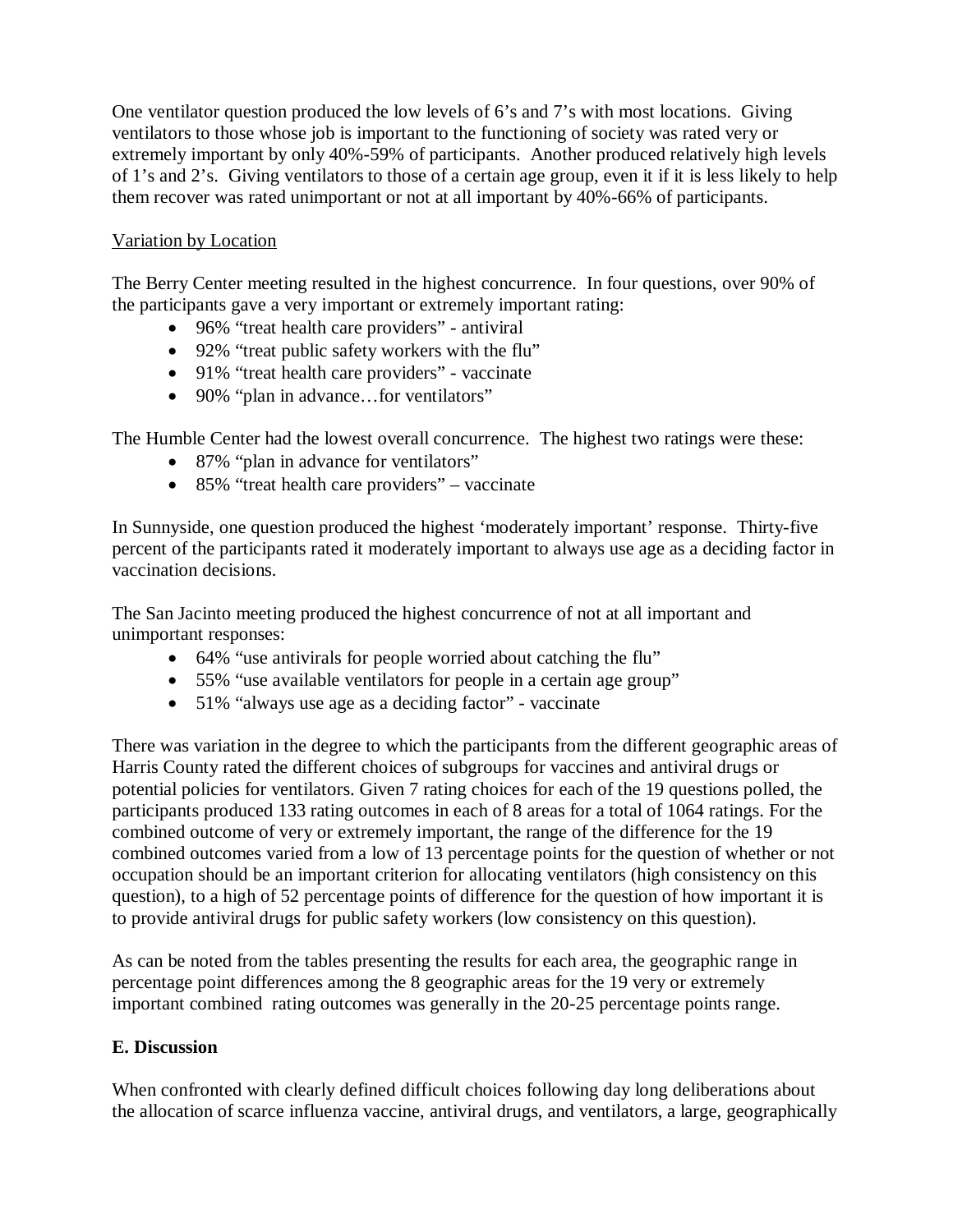representative sample of the general public of Harris County expressed clear, consistent preferences for the use of these resources. Interestingly, a sample of representatives from stakeholder organizations serving the County also expressed clear judgments nearly identical to those of the general public.

Strengths of this project include the large number of several hundred participants and their geographic, racial/ethnic, age, and gender diversity. This helps to establish that the findings reflect the perspectives of the larger body of residents of Harris County. Also helping to establish this conclusion is the general consistency of findings across the geographic areas and between the disinterested, non-partisan general public participants and the more invested stakeholder representatives. Third, these results were obtained only after informing the participants about the essential facts needed to have an informed discussion. Furthermore, the results represent not the "top-of-mind" public opinions that are often reported from telephone surveys of the public, but rather the considered judgments of Harris County residents after day long discussion and deliberation guided by neutral facilitators. Also helpful is the fact that the questions were presented to the participants as clear-cut choices and did not require much additional explanation to clarify the task that was being given to the participants. For all these reasons, the results from this project can be considered as robust findings.

Among the limitations of the project is the fact that the sample of participants was not a randomly chosen one, therefore, their conclusions cannot be extrapolated as representative of the entire Harris County population. Secondly, the amount of information given to the participants about influenza was limited, and it is possible that taking more time to present additional facts about the disease and the spread of a pandemic would have produced different ratings. Thirdly, while the sessions were conducted over one day from approximately 9am to 3pm, the amount of time devoted to three separate topics was limited to approximately one hour each. Additional time, as allowed in other similar projects devoted to only one topic, might have deepened participants' understanding.

# **F. Conclusion**

A geographically diverse, large sample of Harris County residents gathered together and consulted about difficult rationing choices which must be made to help finalize a plan for responding to a severe, future pandemic of influenza. They were informed about influenza, discussed the pros and cons of different choices, deliberated about difficult decisions, and produced clear and consistent preferences for the choices offered. These results appear robust and could be used by HCPHES and the Committee on Pandemic Influenza Medical Standards of Care to help finalize the next update of the county-wide plan in 2011-12.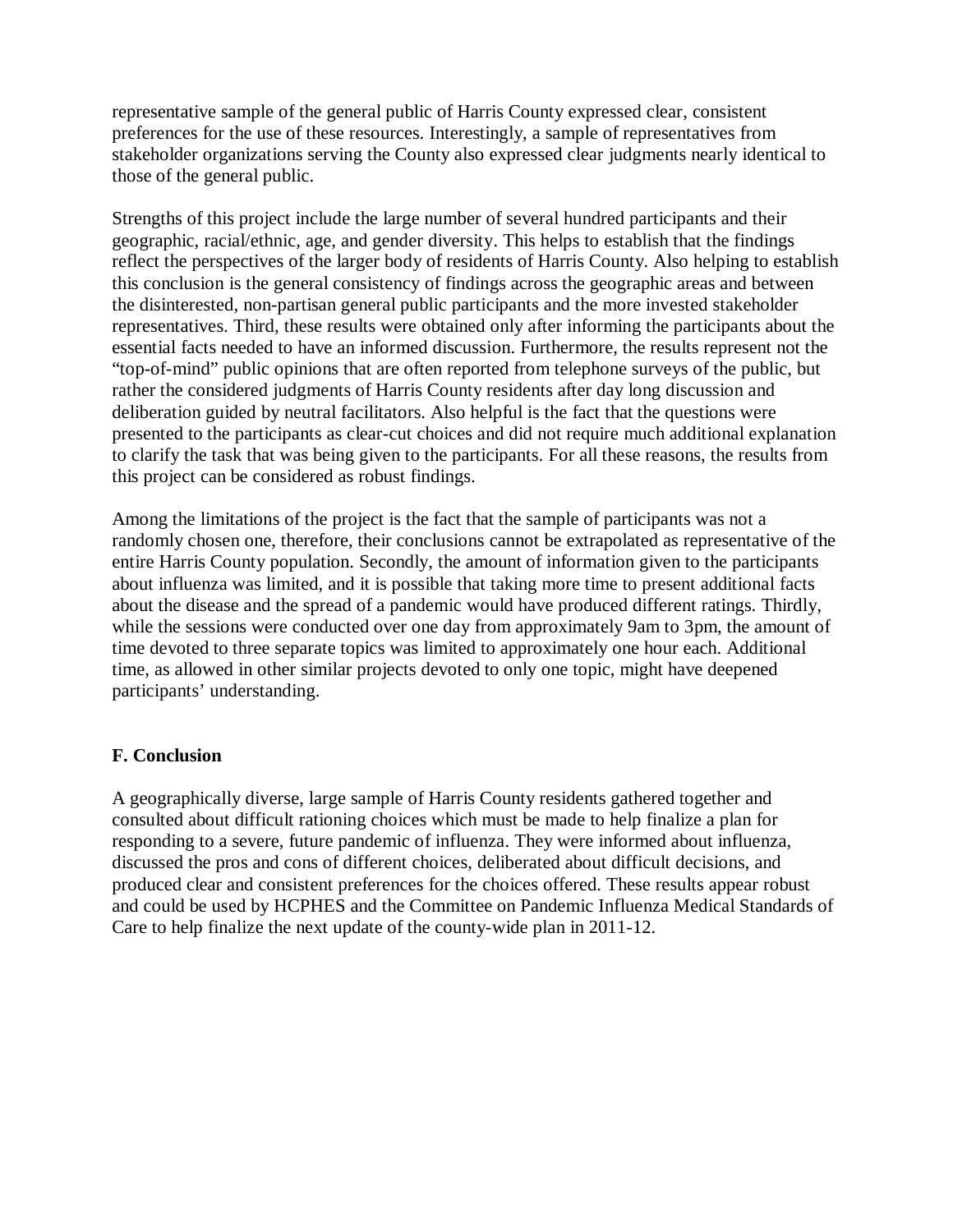#### **Harris County - Comparison**

|                                                                                                             | 18-Jun | 25-Jun        |                | 9-Jul                                           |                 | 9-Jul         |                 | 9-Jul                                               |                 | 16-Jul |                 | $14 -$ Jul |                | 16-Jul              |                    | $16 -$ Jul |                      | 16-Jul |                 |     |
|-------------------------------------------------------------------------------------------------------------|--------|---------------|----------------|-------------------------------------------------|-----------------|---------------|-----------------|-----------------------------------------------------|-----------------|--------|-----------------|------------|----------------|---------------------|--------------------|------------|----------------------|--------|-----------------|-----|
| Location                                                                                                    |        |               |                | Pasadena - San JacSunnyside - Acres Galena Park |                 |               |                 | <b>Riley Chambers - Cy-Fair - Berry Partner Mtg</b> |                 |        |                 |            |                | <b>Humble Civic</b> | <b>Chnese Cmty</b> |            | <b>Shirley Acres</b> |        | <b>Totals</b>   |     |
|                                                                                                             |        | $\frac{0}{6}$ | $\%$<br>#      |                                                 |                 | $\frac{9}{6}$ | #               | $\%$                                                |                 | $\%$   | #               | %          |                | $\%$                | $\%$<br>#          |            | #<br>$\%$            |        | #               | %   |
| 1.) How importantto vaccinate persons who provide public safety services (police, fire, emergency response) |        |               |                |                                                 |                 |               |                 |                                                     |                 |        |                 |            |                |                     |                    |            |                      |        |                 |     |
| Not at all important (do not consider                                                                       |        | 2%            |                | 3%                                              |                 | 6%            |                 | 4%                                                  | $\overline{2}$  | 5%     |                 | $0\%$      | 10             | 10%                 | っ                  | $2\%$      |                      | $1\%$  | 25              | 4%  |
| Unimportant (but consider)                                                                                  |        | 4%            |                | 5%                                              | 6               | 7%            |                 | 10%                                                 | 2 <sup>1</sup>  | 5%     |                 | 3%         | 6 <sup>1</sup> | 6%                  |                    | 3%         |                      | 2%     | 30              | 5%  |
|                                                                                                             |        | 4%            | $\overline{4}$ | 6%                                              | $\overline{3}$  | 4%            | 5 <sub>5</sub>  | 10%                                                 | 2 <sup>1</sup>  | 5%     | $\Omega$        | 0%         | $\Delta$       | 4%                  | $\mathfrak{p}$     | 2%         | $6 \mid$             | 6%     | 28              | 5%  |
| Moderately important                                                                                        | 12     | 26%           | -91            | 14%                                             | 12              | 14%           | $6 \mid$        | 12%                                                 |                 | 2%     |                 | 3%         | 23             | 24%                 | 13                 | 15%        | 9 <sup>1</sup>       | 10%    | 86              | 14% |
|                                                                                                             |        | 11%           | 9              | 14%                                             | $5\overline{)}$ | 6%            | 12              | 23%                                                 | 3 <sup>l</sup>  | 7%     | 5               | 17%        | 13             | 14%                 | 13                 | 15%        | 17                   | 18%    | 82              | 14% |
| Verv important                                                                                              | 10     | 22%           | 14             | 22%                                             | 14              | 16%           | 10              | 19%                                                 | $\overline{3}$  | 7%     | 10              | 34%        | 16             | 17%                 | 23                 | 27%        | 20                   | 21%    | 120             | 20% |
| Extremely important                                                                                         | 14     | 30%           | 24             | 37%                                             | 40              | 47%           | 12              | 23%                                                 | 31              | 70%    | 12              | 41%        | 24             | 25%                 | 30                 | 35%        | 39                   | 41%    | 226             | 38% |
|                                                                                                             | 46     |               | 65             |                                                 | 85              |               | 52              |                                                     | 44              |        | 29              |            | 96             |                     | 86                 |            | 94                   |        | 597             |     |
|                                                                                                             |        |               |                |                                                 |                 |               |                 |                                                     |                 |        |                 |            |                |                     |                    |            |                      |        |                 |     |
| 2.) How importantto always use age as one of the deciding factors on who should get vaccinated?             |        |               |                |                                                 |                 |               |                 |                                                     |                 |        |                 |            |                |                     |                    |            |                      |        |                 |     |
| Not at all important (do not consider                                                                       | 22     | 51%           |                | 11%                                             | 22              | 26%           | 19              | 35%                                                 | 14              | 30%    | 9               | 30%        | 27             | 26%                 | 20                 | 24%        | 24                   | 26%    | 164             | 27% |
| Unimportant (but consider)                                                                                  |        | 16%           | 12             | 18%                                             | 14              | 16%           | 8               | 15%                                                 | 9 <sup>1</sup>  | 20%    | 10              | 33%        | 17             | 17%                 | 10                 | 12%        | 13                   | 14%    | 100             | 17% |
|                                                                                                             |        | 5%            | 8              | 12%                                             | 9               | 10%           | 5               | 9%                                                  | 4 <sup>1</sup>  | 9%     | $\overline{2}$  | 7%         | 5              | 5%                  | $\overline{8}$     | 10%        | 11                   | 12%    | 54              | 9%  |
| Moderately important                                                                                        |        | 14%           | 23             | 35%                                             | 15              | 17%           | $\overline{7}$  | 13%                                                 | 11              | 24%    |                 | 13%        | 25             | 24%                 | 17                 | 20%        | 10                   | 11%    | 118             | 20% |
|                                                                                                             |        | 0%            | 5 <sup>1</sup> | 8%                                              | 10              | 12%           | $6 \mid$        | 11%                                                 | 3 <sup>l</sup>  | 7%     | 2               | 7%         | $6 \mid$       | 6%                  |                    | 8%         | 11                   | 12%    | 50              | 8%  |
| Very important                                                                                              |        | 9%            | $\overline{7}$ | 11%                                             | -5              | 6%            | 6               | 11%                                                 | $\overline{2}$  | 4%     | $\mathbf{3}$    | 10%        | 11             | 11%                 | 10                 | 12%        |                      | 8%     | 55              | 9%  |
| <b>Extremely important</b>                                                                                  |        | 5%            | $\overline{4}$ | 6%                                              | 11              | 13%           | $\overline{3}$  | 6%                                                  | 3 <sup>1</sup>  | 7%     | $\Omega$        | 0%         | 12             | 12%                 | 11                 | 13%        | 16                   | 17%    | 62              | 10% |
|                                                                                                             | 43     |               | 66             |                                                 | 86              |               | 54              |                                                     | 46              |        | 30              |            | 103            |                     | 83                 |            | 92                   |        | 603             |     |
|                                                                                                             |        |               |                |                                                 |                 |               |                 |                                                     |                 |        |                 |            |                |                     |                    |            |                      |        |                 |     |
| 3.) How importantto use age only if an age group has a higher risk of illness or dying?                     |        |               |                |                                                 |                 |               |                 |                                                     |                 |        |                 |            |                |                     |                    |            |                      |        |                 |     |
| Not at all important (do not consider                                                                       |        | 5%            | $\mathcal{P}$  | 3%                                              |                 | 4%            | 3               | 6%                                                  |                 | 2%     | $\Omega$        | 0%         | 5 <sup>1</sup> | 5%                  |                    | 8%         |                      | 4%     | 27              | 4%  |
| Unimportant (but consider)                                                                                  |        | 7%            |                | 2%                                              | $\overline{4}$  | 5%            |                 | 2%                                                  | 1 <sup>1</sup>  | 2%     | $\Omega$        | 0%         | $\overline{4}$ | 4%                  | Δ                  | 5%         |                      | 3%     | $\overline{21}$ | 3%  |
|                                                                                                             |        | 0%            |                | 2%                                              |                 | 1%            |                 | 2%                                                  | $\Omega$        | 0%     | 3 <sup>1</sup>  | 10%        | 2 <sub>l</sub> | 2%                  | зI                 | 3%         |                      | 5%     | 16              | 3%  |
| Moderately important                                                                                        |        | 9%            | 10             | 15%                                             | 8 <sup>1</sup>  | 9%            | $\mathcal{P}$   | 4%                                                  | 2 <sup>1</sup>  | 4%     | $\overline{3}$  | 10%        | 13             | 13%                 | 12                 | 14%        |                      | 2%     | 56              | 9%  |
|                                                                                                             |        | 5%            | 6              | 9%                                              | $\overline{7}$  | 8%            | 5 <sub>5</sub>  | 9%                                                  | 8 <sup>1</sup>  | 17%    | $6 \mid$        | 20%        | 12             | 12%                 |                    | 8%         | 11                   | 12%    | 64              | 11% |
| Verv important                                                                                              | 10     | 23%           | 22             | 34%                                             | 20              | 24%           | $\overline{21}$ | 40%                                                 | 11              | 23%    | 8               | 27%        | 33             | 33%                 | 14                 | 16%        | 21                   | 22%    | 160             | 26% |
| Extremely important                                                                                         | 23     | 52%           | 23             | 35%                                             | 42              | 49%           | 20              | 38%                                                 | 24              | 51%    | 10              | 33%        | 31             | 31%                 | 39                 | 45%        | 48                   | 51%    | 260             | 43% |
|                                                                                                             | 44     |               | 65             |                                                 | 85              |               | 53              |                                                     | 47              |        | 30 <sup>l</sup> |            | 100            |                     | 86                 |            | 94                   |        | 604             |     |
|                                                                                                             |        |               |                |                                                 |                 |               |                 |                                                     |                 |        |                 |            |                |                     |                    |            |                      |        |                 |     |
| 4.) How important to vaccinate gov't leaders who make decisions for the community?                          |        |               |                |                                                 |                 |               |                 |                                                     |                 |        |                 |            |                |                     |                    |            |                      |        |                 |     |
| Not at all important (do not consider                                                                       | 16     | 36%           | 15             | 23%                                             | 24              | 28%           | 16              | 31%                                                 | 9 <sub>l</sub>  | 20%    | 3               | 10%        | 35             | 35%                 | 22                 | 25%        | 20                   | 22%    | 160             | 27% |
| Unimportant (but consider)                                                                                  |        | 11%           | 13             | 20%                                             | $\overline{7}$  | 8%            | 10              | 20%                                                 | 1 <sup>1</sup>  | 2%     | 5 <sub>l</sub>  | 17%        | 15             | 15%                 | $\overline{11}$    | 13%        | 8 <sup>1</sup>       | 9%     | 75              | 12% |
|                                                                                                             |        | 5%            | $\overline{7}$ | 11%                                             | 6               | 7%            | Δ               | 8%                                                  | 4 <sup>1</sup>  | 9%     | $\overline{a}$  | 13%        | 11             | 11%                 | $\overline{11}$    | 13%        | -8 I                 | 9%     | 57              | 9%  |
| Moderately important                                                                                        |        | 14%           | 10             | 16%                                             | 20              | 23%           |                 | 8%                                                  | 10 <sup>1</sup> | 22%    | 8               | 27%        | 20             | 20%                 | $\overline{14}$    | 16%        | 14                   | 15%    | 106             | 18% |
|                                                                                                             |        | 2%            | <sup>6</sup>   | 9%                                              | 5 <sub>5</sub>  | 6%            | 6 <sup>1</sup>  | 12%                                                 |                 | 16%    | 8 <sup>1</sup>  | 27%        | 7 <sup>1</sup> | 7%                  | 5 <sup>1</sup>     | 6%         | 12                   | 13%    | 57              | 9%  |
| Very important                                                                                              |        | 16%           | 6              | 9%                                              | 8 <sup>1</sup>  | 9%            |                 | 8%                                                  | 4 <sup>1</sup>  | 9%     |                 | 7%         |                | 7%                  |                    | 8%         | 13                   | 14%    | 58              | 10% |
| <b>Extremely important</b>                                                                                  |        | 16%           | $\overline{7}$ | 11%                                             | 16              | 19%           |                 | 14%                                                 | 10              | 22%    | $\Omega$        | 0%         | $6 \mid$       | 6%                  | 17                 | 20%        | $\overline{18}$      | 19%    | 88              | 15% |
|                                                                                                             | 44     |               | 64             |                                                 | 86              |               | 51              |                                                     | 45              |        | 30              |            | 101            |                     | $\overline{87}$    |            | 93                   |        | 601             |     |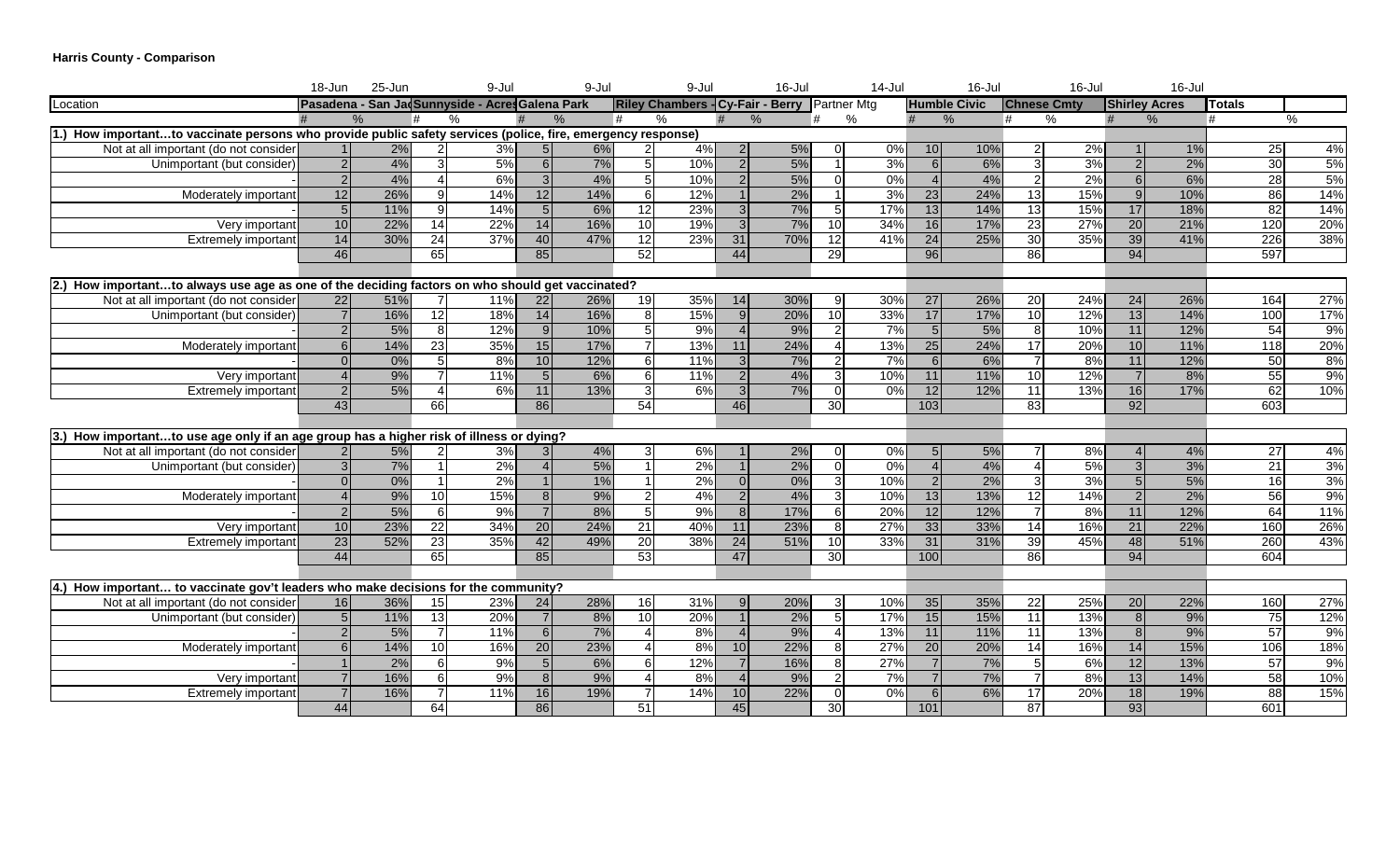|                                                                                                                                              | 18-Jun         | 25-Jun        |                      | 9-Jul                                           |                | 9-Jul         |                | 9-Jul                                        |                | $16 -$ Jul |                 | $14$ -Jul |                 | 16-Jul              |                    | 16-Jul |                          | 16-Jul               |                 |     |
|----------------------------------------------------------------------------------------------------------------------------------------------|----------------|---------------|----------------------|-------------------------------------------------|----------------|---------------|----------------|----------------------------------------------|----------------|------------|-----------------|-----------|-----------------|---------------------|--------------------|--------|--------------------------|----------------------|-----------------|-----|
| Location                                                                                                                                     |                |               |                      | Pasadena - San Ja Sunnyside - Acres Galena Park |                |               |                | Riley Chambers - Cy-Fair - Berry Partner Mtg |                |            |                 |           |                 | <b>Humble Civic</b> | <b>Chnese Cmty</b> |        |                          | <b>Shirley Acres</b> | <b>I</b> Totals |     |
|                                                                                                                                              |                | $\frac{0}{6}$ |                      | $\frac{0}{0}$                                   |                | $\frac{0}{6}$ | #              | $\frac{0}{0}$                                |                | $\%$       | #               | %         |                 | $\%$                | %<br>#             |        | #                        | $\%$                 | #               | %   |
| 5.)<br>How importantto vaccinate workers who provide critical societal functions like water, power, transportation?                          |                |               |                      |                                                 |                |               |                |                                              |                |            |                 |           |                 |                     |                    |        |                          |                      |                 |     |
| Not at all important (do not consider                                                                                                        | 5 <sup>1</sup> | 12%           | 2                    | 3%                                              | $\overline{9}$ | 11%           |                | $8\%$                                        | $\Omega$       | $0\%$      |                 | 0%        | 13              | 13%                 | 11                 | 13%    | 10                       | 11%                  | 54              | 9%  |
| Unimportant (but consider)                                                                                                                   |                | 16%           |                      | 6%                                              | 11             | 13%           |                | 8%                                           | 3 <sup>l</sup> | 6%         |                 | 3%        | 10              | 10%                 | .5I                | 6%     | $\boldsymbol{\varDelta}$ | 4%                   | 49              | 8%  |
|                                                                                                                                              |                | 9%            | $\overline{7}$       | 11%                                             | $6 \mid$       | 7%            | 6              | 11%                                          |                | 2%         | $\overline{1}$  | 3%        | $\overline{9}$  | 9%                  | 5 <sup>1</sup>     | 6%     | 6                        | 6%                   | 45              | 7%  |
| Moderately important                                                                                                                         |                | 12%           | $\overline{17}$      | 26%                                             | 18             | 21%           | 11             | 21%                                          | 5 <sup>1</sup> | 11%        | -51             | 17%       | 29              | 29%                 | 13                 | 15%    | 14                       | 15%                  | 117             | 19% |
|                                                                                                                                              |                | 9%            | 13                   | 20%                                             | 11             | 13%           | 14             | 26%                                          | 5 <sub>l</sub> | 11%        | 11              | 38%       | 12              | 12%                 | 15                 | 17%    | 26                       | 27%                  | 111             | 18% |
| Very important                                                                                                                               |                | 16%           | 16                   | 24%                                             | 11             | 13%           | 9              | 17%                                          | 8 <sup>1</sup> | 17%        | $6 \mid$        | 21%       | 13              | 13%                 | 18                 | 21%    | 9                        | 9%                   | 97              | 16% |
| <b>Extremely important</b>                                                                                                                   | 11             | 26%           | $\overline{7}$       | 11%                                             | 19             | 22%           | 5 <sub>l</sub> | 9%                                           | 25             | 53%        | -5 I            | 17%       | 15              | 15%                 | 19                 | 22%    | 26                       | 27%                  | 132             | 22% |
|                                                                                                                                              | 43             |               | 66                   |                                                 | 85             |               | 53             |                                              | 47             |            | 29              |           | 101             |                     | 86                 |        | 95                       |                      | 605             |     |
|                                                                                                                                              |                |               |                      |                                                 |                |               |                |                                              |                |            |                 |           |                 |                     |                    |        |                          |                      |                 |     |
| 6.)<br>How importantto vaccinate people who have a condition that make it more likely they will get very sick or die from pan. flu?          |                |               |                      |                                                 |                |               |                |                                              |                |            |                 |           |                 |                     |                    |        |                          |                      |                 |     |
| Not at all important (do not consider                                                                                                        |                | $5%$          | $\overline{3}$       | 5%                                              | 8 <sup>1</sup> | 9%            |                | 2%                                           | 3 <sup>l</sup> | 6%         | $\Omega$        | 0%        | 9 <sub>l</sub>  | 9%                  | 6I                 | 7%     |                          | 4%                   | 36              | 6%  |
| Unimportant (but consider)                                                                                                                   |                | 2%            | $\overline{2}$       | 3%                                              | $\overline{2}$ | 2%            | 5              | 10%                                          | $\overline{2}$ | 4%         | $\Omega$        | 0%        | $\overline{3}$  | 3%                  | $\Delta$           | 5%     |                          | 4%                   | 23              | 4%  |
|                                                                                                                                              |                | 0%            | $\overline{1}$       | 2%                                              | 3              | 4%            | 2              | 4%                                           | $\overline{2}$ | 4%         | $\overline{2}$  | 7%        | 2 <sup>1</sup>  | 2%                  | $\mathcal{P}$      | 2%     | $\mathbf{3}$             | 3%                   | 17              | 3%  |
| Moderately important                                                                                                                         |                | 12%           | $\overline{3}$       | 5%                                              | $11$           | 13%           | $\Omega$       | $0\%$                                        |                | 8%         |                 | 3%        | 10 <sup>1</sup> | 10%                 | 11                 | 13%    | 12                       | 13%                  | 57              | 9%  |
|                                                                                                                                              |                | 12%           | 2                    | 3%                                              | 11             | 13%           | $\mathbf{3}$   | 6%                                           |                | 0%         | $\mathbf{3}$    | 10%       | 5 <sub>l</sub>  | 5%                  |                    | 8%     | $\mathbf{Q}$             | 10%                  | 45              | 7%  |
| Very important                                                                                                                               | 10             | 24%           | 16                   | 24%                                             | 12             | 14%           | 9              | 17%                                          | 14             | 29%        | 12              | 41%       | 33              | 33%                 | 15                 | 17%    | 14                       | 15%                  | 135             | 22% |
| Extremely important                                                                                                                          | 19             | 45%           | 39                   | 59%                                             | 38             | 45%           | 32             | 62%                                          | 23             | 48%        | 11              | 38%       | 37              | 37%                 | $-41$              | 48%    | 48                       | 51%                  | 288             | 48% |
|                                                                                                                                              | 42             |               | 66                   |                                                 | 85             |               | 52             |                                              | 48             |            | 29              |           | 99              |                     | 86                 |        | 94                       |                      | 601             |     |
|                                                                                                                                              |                |               |                      |                                                 |                |               |                |                                              |                |            |                 |           |                 |                     |                    |        |                          |                      |                 |     |
| How importantto vaccinate health care providers so they can continue to provide care to patients?                                            |                |               |                      |                                                 |                |               |                |                                              |                |            |                 |           |                 |                     |                    |        |                          |                      |                 |     |
| Not at all important (do not consider                                                                                                        |                | 2%            | $\blacktriangleleft$ | 2%                                              | $\overline{3}$ | 4%            |                | 2%                                           |                | 2%         | $\Omega$        | 0%        | 2 <sup>1</sup>  | 2%                  | $\Omega$           | 0%     | $\Omega$                 | 0%                   | q               | 2%  |
| Unimportant (but consider)                                                                                                                   |                | 2%            | $\overline{1}$       | 2%                                              |                | 1%            | $\overline{3}$ | 6%                                           | $\Omega$       | 0%         | $\Omega$        | 0%        |                 | 1%                  | $\Omega$           | 0%     | $\Omega$                 | 0%                   |                 | 1%  |
|                                                                                                                                              |                | 0%            | $\Omega$             | 0%                                              |                | 1%            | $\Omega$       | 0%                                           |                | $0\%$      | $\Omega$        | 0%        | $\Omega$        | 0%                  |                    | 0%     |                          | $1\%$                | $\overline{2}$  | 0%  |
| Moderately important                                                                                                                         |                | 4%            | $\overline{3}$       | 5%                                              |                | 5%            | $\mathcal{P}$  | 4%                                           |                | 2%         | $\Omega$        | 0%        | 6 <sup>1</sup>  | 6%                  | зI                 | 3%     |                          | 1%                   | $\overline{22}$ | 4%  |
|                                                                                                                                              |                | 2%            | $\mathbf{3}$         | 5%                                              |                | 5%            |                | 2%                                           |                | 4%         | $\Omega$        | 0%        | 6 <sup>1</sup>  | 6%                  |                    | 5%     | $\mathcal{R}$            | 3%                   | 24              | 4%  |
| Very important                                                                                                                               | 10             | 22%           | 9                    | 15%                                             | 5 <sub>l</sub> | 6%            | 6              | 12%                                          |                | 2%         | $\vert$ 1       | 3%        | 15              | 15%                 | 15                 | 17%    | 8                        | 9%                   | 70              | 12% |
| <b>Extremely important</b>                                                                                                                   | 30             | 67%           | 45                   | 73%                                             | 67             | 79%           | 38             | 75%                                          | 40             | 89%        | 29              | 97%       | 70              | 70%                 | 64                 | 74%    | 81                       | 86%                  | 464             | 78% |
|                                                                                                                                              | 45             |               | 62                   |                                                 | 85             |               | 51             |                                              | 45             |            | 30              |           | 100             |                     | 86                 |        | 94                       |                      | 598             |     |
|                                                                                                                                              |                |               |                      |                                                 |                |               |                |                                              |                |            |                 |           |                 |                     |                    |        |                          |                      |                 |     |
| $\overline{8.}$<br>How importantto treat people sick w/ flu who have a medical condition that make it more likely they get very sick or die? |                |               |                      |                                                 |                |               |                |                                              |                |            |                 |           |                 |                     |                    |        |                          |                      |                 |     |
| Not at all important (do not consider                                                                                                        |                | 7%            | $\mathbf{1}$         | 2%                                              |                | 8%            | 31             | 6%                                           | $\overline{3}$ | 6%         | <sup>2</sup>    | 7%        | 11              | 11%                 | 41                 | 5%     |                          | 8%                   | 41              | 7%  |
| Unimportant (but consider)                                                                                                                   |                | 0%            | $\overline{1}$       | 2%                                              |                | 5%            | $\Omega$       | 0%                                           | 5 <sub>l</sub> | 11%        | $\overline{1}$  | 3%        |                 | 4%                  | $\mathcal{R}$      | 4%     | 6                        | 7%                   | 24              | 4%  |
|                                                                                                                                              |                | 0%            | $\Omega$             | $\overline{0\%}$                                | 3 <sup>l</sup> | 4%            | $\mathcal{P}$  | 4%                                           |                | 4%         | $\Omega$        | 0%        |                 | 1%                  | $\Omega$           | 0%     | $\mathcal{P}$            | 2%                   | 10              | 2%  |
| Moderately important                                                                                                                         |                | 2%            | -5                   | 8%                                              | 6 <sup>1</sup> | 7%            |                | 8%                                           |                | 6%         | $\overline{2}$  | 7%        | 9               | 9%                  | 81                 | 9%     | $\mathcal{B}$            | 9%                   | 46              | 8%  |
|                                                                                                                                              |                | 11%           | $\overline{3}$       | 5%                                              | $6 \mid$       | 7%            |                | 2%                                           |                | 4%         | $\overline{1}$  | 3%        | 5 <sub>l</sub>  | 5%                  |                    | 8%     | 8                        | 9%                   | 38              | 6%  |
| Very important                                                                                                                               | 11             | 25%           | 11                   | 17%                                             | 10             | 12%           |                | 14%                                          |                | 9%         | 11              | 37%       | 25              | 26%                 | 14                 | 16%    | 12                       | 14%                  | 105             | 18% |
| <b>Extremely important</b>                                                                                                                   | 24             | 55%           | 44                   | 68%                                             | 49             | 58%           | 34             | 67%                                          | 28             | 60%        | 13              | 43%       | 42              | 43%                 | 49                 | 58%    | 45                       | 51%                  | 328             | 55% |
|                                                                                                                                              | 44             |               | 65                   |                                                 | 85             |               | 51             |                                              | 47             |            | 30 <sup>°</sup> |           | 97              |                     | 85                 |        | 88                       |                      | 592             |     |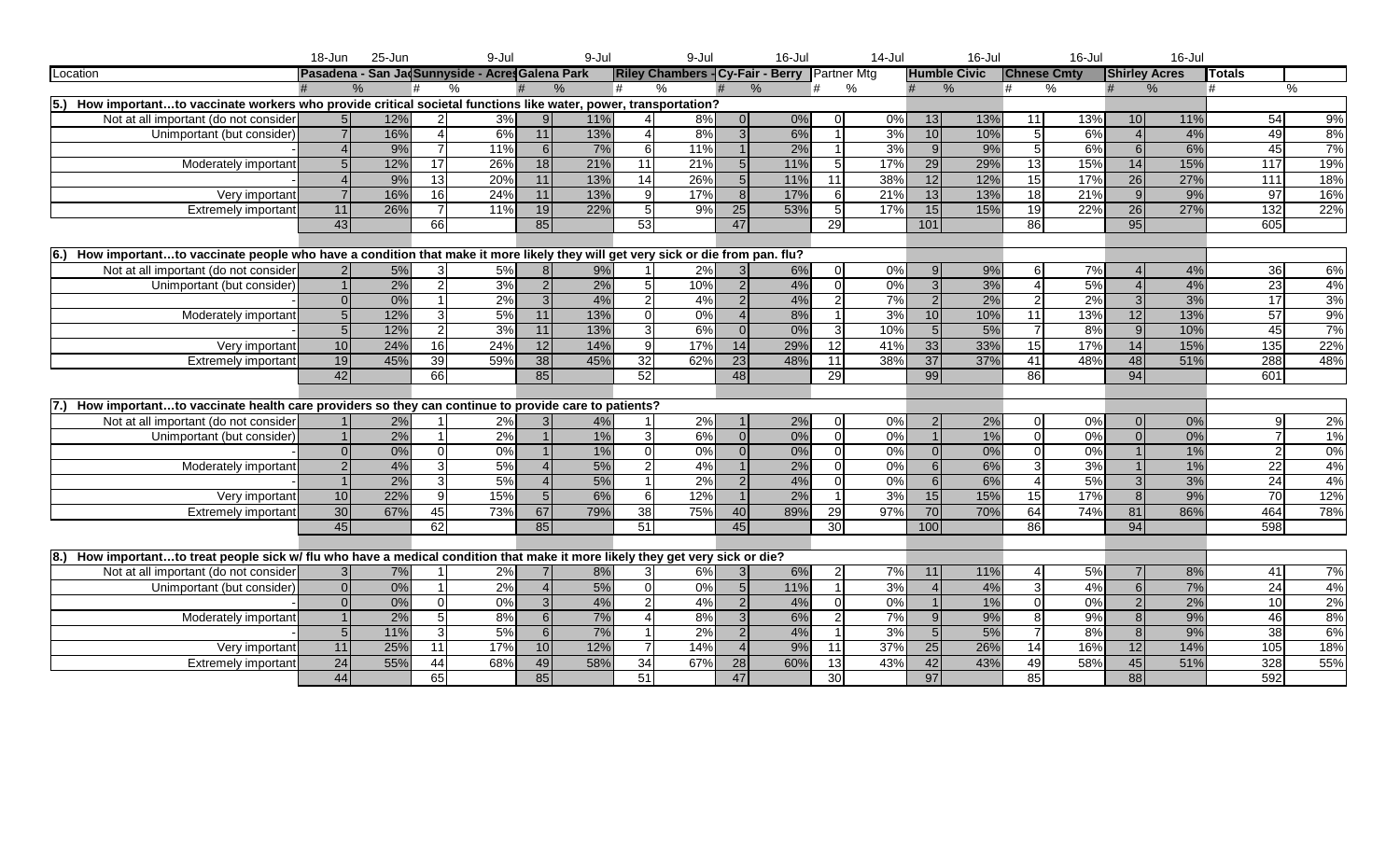|                                                                                                                          | 18-Jun | 25-Jun        |                 | 9-Jul                                           |                  | 9-Jul |                 | 9-Jul                                        |                 | $16 -$ Jul |                | $14$ -Jul |                 | 16-Jul              |                    | 16-Jul |                      | 16-Jul        |                 |     |
|--------------------------------------------------------------------------------------------------------------------------|--------|---------------|-----------------|-------------------------------------------------|------------------|-------|-----------------|----------------------------------------------|-----------------|------------|----------------|-----------|-----------------|---------------------|--------------------|--------|----------------------|---------------|-----------------|-----|
| Location                                                                                                                 |        |               |                 | Pasadena - San Ja Sunnyside - Acres Galena Park |                  |       |                 | Riley Chambers - Cy-Fair - Berry Partner Mtg |                 |            |                |           |                 | <b>Humble Civic</b> | <b>Chnese Cmty</b> |        | <b>Shirley Acres</b> |               | <b>I</b> Totals |     |
|                                                                                                                          |        | $\frac{0}{0}$ |                 |                                                 |                  |       | #               | $\%$                                         |                 | %          | #              | %         |                 | $\%$                | %<br>#             |        | #                    | $\frac{9}{6}$ | #               | %   |
| 9.)<br>How importantto treat people sick with the flu even if they are likely to recover fully w/out antivirals?         |        |               |                 |                                                 |                  |       |                 |                                              |                 |            |                |           |                 |                     |                    |        |                      |               |                 |     |
| Not at all important (do not consider                                                                                    | 12     | 27%           |                 | 11%                                             | 23               | 27%   | 15              | 28%                                          | 15              | 33%        | 6              | 20%       | 16              | 16%                 | 20                 | 24%    | 14                   | 15%           | 128             | 21% |
| Unimportant (but consider)                                                                                               | 12     | 27%           | 12              | 18%                                             | 20               | 23%   | 10              | 19%                                          | <sup>6</sup>    | 13%        | 11             | 37%       | 20              | 20%                 | 16                 | 20%    | 22                   | 24%           | 129             | 22% |
|                                                                                                                          |        | 9%            | $\overline{11}$ | 17%                                             | $5 \overline{5}$ | 6%    | $\mathbf{3}$    | 6%                                           | $\Omega$        | 0%         | 2              | 7%        | 9               | 9%                  | 8                  | 10%    | $\overline{7}$       | 8%            | 49              | 8%  |
| Moderately important                                                                                                     |        | 16%           | $\overline{18}$ | 27%                                             | 14               | 16%   | $\overline{7}$  | 13%                                          | 10 <sup>1</sup> | 22%        | $\overline{A}$ | 13%       | 26              | 27%                 | 13                 | 16%    | 12                   | 13%           | 111             | 19% |
|                                                                                                                          |        | 2%            | $\overline{7}$  | 11%                                             | 8                | 9%    | 8 <sup>1</sup>  | 15%                                          |                 | 2%         | $\overline{2}$ | 7%        | 3 <sup>l</sup>  | 3%                  | 81                 | 10%    | 8                    | 9%            | 46              | 8%  |
| Very important                                                                                                           |        | 16%           | $\overline{7}$  | 11%                                             |                  | 5%    | $\overline{3}$  | 6%                                           | $\mathcal{R}$   | 7%         | 3I             | 10%       | $\mathbf{Q}$    | 9%                  | .5I                | 6%     | 10                   | 11%           | 51              | 9%  |
| <b>Extremely important</b>                                                                                               |        | 4%            | $\overline{A}$  | 6%                                              | 12               | 14%   | $\overline{7}$  | 13%                                          | 10 <sup>1</sup> | 22%        | 2              | 7%        | 15              | 15%                 | 12                 | 15%    | 19                   | 21%           | 83              | 14% |
|                                                                                                                          | 45     |               | 66              |                                                 | 86               |       | 53              |                                              | 45              |            | 30             |           | 98              |                     | 82                 |        | 92                   |               | 597             |     |
|                                                                                                                          |        |               |                 |                                                 |                  |       |                 |                                              |                 |            |                |           |                 |                     |                    |        |                      |               |                 |     |
| $\overline{10}$ .)<br>How importantto always use age as one of the factors on receiving antivirals? (multiple choice)    |        |               |                 |                                                 |                  |       |                 |                                              |                 |            |                |           |                 |                     |                    |        |                      |               |                 |     |
| Not at all important (do not consider                                                                                    | 20     | 44%           | 17              | 26%                                             | 20               | 23%   | $\overline{21}$ | 40%                                          | 18              | 38%        | 11             | 35%       | 26              | 27%                 | 28                 | 32%    | 23                   | 26%           | 184             | 30% |
| Unimportant (but consider)                                                                                               | 11     | 24%           | 13              | 20%                                             | 14               | 16%   | 10              | 19%                                          | 12              | 25%        | 6              | 19%       | 20              | 21%                 | 8                  | 9%     | 17                   | 19%           | 111             | 18% |
|                                                                                                                          |        | 9%            | 9               | 14%                                             | $\overline{7}$   | 8%    | -5 I            | 9%                                           | 2 <sup>1</sup>  | 4%         | $\overline{4}$ | 13%       | 7 <sup>1</sup>  | 7%                  | 6I                 | 7%     | 12                   | 13%           | 56              | 9%  |
| Moderately important                                                                                                     |        | 7%            | 12              | 18%                                             | 13               | 15%   | $\overline{7}$  | 13%                                          |                 | 13%        | $6 \mid$       | 19%       | 17              | 18%                 | 20                 | 23%    | 11                   | 12%           | 95              | 16% |
|                                                                                                                          |        | 0%            | 8               | 12%                                             | $\overline{9}$   | 10%   | $\mathcal{E}$   | 6%                                           |                 | 2%         | $\overline{A}$ | 13%       | 8 <sup>1</sup>  | 8%                  | ΩI                 | 10%    | 10                   | 11%           | 52              | 9%  |
| Very important                                                                                                           |        | 9%            | $\mathbf{3}$    | 5%                                              | 13               | 15%   | $\overline{3}$  | 6%                                           |                 | 4%         | $\Omega$       | 0%        | 10              | 10%                 |                    | 5%     |                      | 4%            | 43              | 7%  |
| Extremely important                                                                                                      |        | 7%            | $\overline{4}$  | 6%                                              | 11               | 13%   | $\overline{4}$  | 8%                                           |                 | 15%        | $\Omega$       | 0%        | 8 <sup>1</sup>  | 8%                  | 13                 | 15%    | 13                   | 14%           | 63              | 10% |
|                                                                                                                          | 45     |               | 66              |                                                 | 87               |       | 53              |                                              | 48              |            | 31             |           | 96              |                     | 88                 |        | 90                   |               | 604             |     |
|                                                                                                                          |        |               |                 |                                                 |                  |       |                 |                                              |                 |            |                |           |                 |                     |                    |        |                      |               |                 |     |
| $\overline{11}$ .)<br>How importantto use age only if a specific age group is at higher risk of illness and death?       |        |               |                 |                                                 |                  |       |                 |                                              |                 |            |                |           |                 |                     |                    |        |                      |               |                 |     |
| Not at all important (do not consider                                                                                    |        | 7%            | $\overline{2}$  | 3%                                              | 5 <sub>1</sub>   | 6%    | 5 <sup>1</sup>  | 9%                                           | 3 <sup>l</sup>  | 6%         | $\Omega$       | 0%        | 5 <sub>1</sub>  | 5%                  | 6I                 | 8%     | $\mathcal{P}$        | 2%            | 31              | 5%  |
| Unimportant (but consider)                                                                                               |        | 7%            | $\overline{2}$  | 3%                                              |                  | 1%    |                 | 2%                                           | 2 <sup>1</sup>  | 4%         | $\Omega$       | 0%        | $\overline{3}$  | 3%                  | 3I                 | 4%     | $5\overline{)}$      | 6%            | 20              | 3%  |
|                                                                                                                          |        | 2%            | $\overline{1}$  | $2\%$                                           | 2                | 2%    |                 | $2\%$                                        |                 | $0\%$      | $\overline{2}$ | 6%        | $\Delta$        | 4%                  |                    | 3%     | $\mathbf{3}$         | 3%            | 16              | 3%  |
| Moderately important                                                                                                     |        | 7%            | 10              | 15%                                             | $\overline{7}$   | 8%    |                 | 2%                                           | 6 <sup>1</sup>  | 13%        | $\overline{2}$ | 6%        | 14              | 15%                 | 11                 | 14%    | $\overline{9}$       | 10%           | 63              | 11% |
|                                                                                                                          |        | 7%            | -5              | 8%                                              |                  | 8%    | 5 <sup>1</sup>  | 9%                                           |                 | 6%         | $\overline{3}$ | 10%       | 6 <sup>1</sup>  | 6%                  | $5 \square$        | 6%     | 10                   | 11%           | 47              | 8%  |
| Very important                                                                                                           | 15     | 34%           | 23              | 35%                                             | 20               | 24%   | 16              | 29%                                          |                 | 15%        | 15             | 48%       | 21              | 22%                 | 13                 | 17%    | 18                   | 21%           | 148             | 25% |
| <b>Extremely important</b>                                                                                               | 16     | 36%           | 22              | 34%                                             | 42               | 50%   | 26              | 47%                                          | 26              | 55%        | 9              | 29%       | 42              | 44%                 | 38                 | 49%    | 40                   | 46%           | 261             | 45% |
|                                                                                                                          | 44     |               | 65              |                                                 | 84               |       | 55              |                                              | 47              |            | 31             |           | 95              |                     | $\overline{78}$    |        | 87                   |               | 586             |     |
|                                                                                                                          |        |               |                 |                                                 |                  |       |                 |                                              |                 |            |                |           |                 |                     |                    |        |                      |               |                 |     |
| 12.)<br>How importantto use antivirials for people worried about catching flu even if it means some sick wont have them? |        |               |                 |                                                 |                  |       |                 |                                              |                 |            |                |           |                 |                     |                    |        |                      |               |                 |     |
| Not at all important (do not consider                                                                                    | 29     | 64%           | $\overline{27}$ | 42%                                             | 43               | 51%   | 32              | 60%                                          | 23              | 50%        | 21             | 72%       | 52              | 52%                 | 38                 | 45%    | 36                   | 39%           | 301             | 50% |
| Unimportant (but consider)                                                                                               |        | 18%           | 12              | 18%                                             | 10               | 12%   |                 | 13%                                          | 8 <sup>1</sup>  | 17%        | $\mathbf{3}$   | 10%       | 8 <sup>1</sup>  | 8%                  | 6I                 | 7%     |                      | 8%            | 69              | 12% |
|                                                                                                                          |        | 4%            | $6 \mid$        | 9%                                              | 3 <sup>l</sup>   | 4%    |                 | 2%                                           | $\mathbf{3}$    | 7%         | <sup>2</sup>   | 7%        | 6 <sup>1</sup>  | 6%                  | $\overline{4}$     | 5%     |                      | 4%            | 31              | 5%  |
| Moderately importan                                                                                                      |        | 4%            | $\overline{7}$  | 11%                                             | 6 <sup>1</sup>   | 7%    | 5 <sub>l</sub>  | 9%                                           |                 | 11%        | $\overline{1}$ | 3%        | 6 <sup>1</sup>  | 6%                  | 10                 | 12%    | 11                   | 12%           | 53              | 9%  |
|                                                                                                                          |        | 0%            | 6               | 9%                                              | $\overline{3}$   | 4%    | $\mathcal{R}$   | 6%                                           |                 | 7%         | $\Omega$       | 0%        | 5 <sub>l</sub>  | 5%                  | 11                 | 13%    | $\mathbf{Q}$         | 10%           | 40              | 7%  |
| Very important                                                                                                           |        | 2%            | Δ               | 6%                                              | $5\overline{)}$  | 6%    | $\mathcal{P}$   | 4%                                           |                 | 2%         | $\Omega$       | 0%        | 13              | 13%                 | 5 <sup>1</sup>     | 6%     | 5                    | 5%            | 36              | 6%  |
| Extremely importan                                                                                                       |        | 7%            | $\overline{3}$  | 5%                                              | 15               | 18%   | $\overline{3}$  | 6%                                           | 3               | 7%         | $\overline{2}$ | 7%        | 10 <sup>1</sup> | 10%                 | 10                 | 12%    | 20                   | 22%           | 69              | 12% |
|                                                                                                                          | 45     |               | 65              |                                                 | 85               |       | 53              |                                              | 46              |            | 29             |           | 100             |                     | $\overline{84}$    |        | 92                   |               | 599             |     |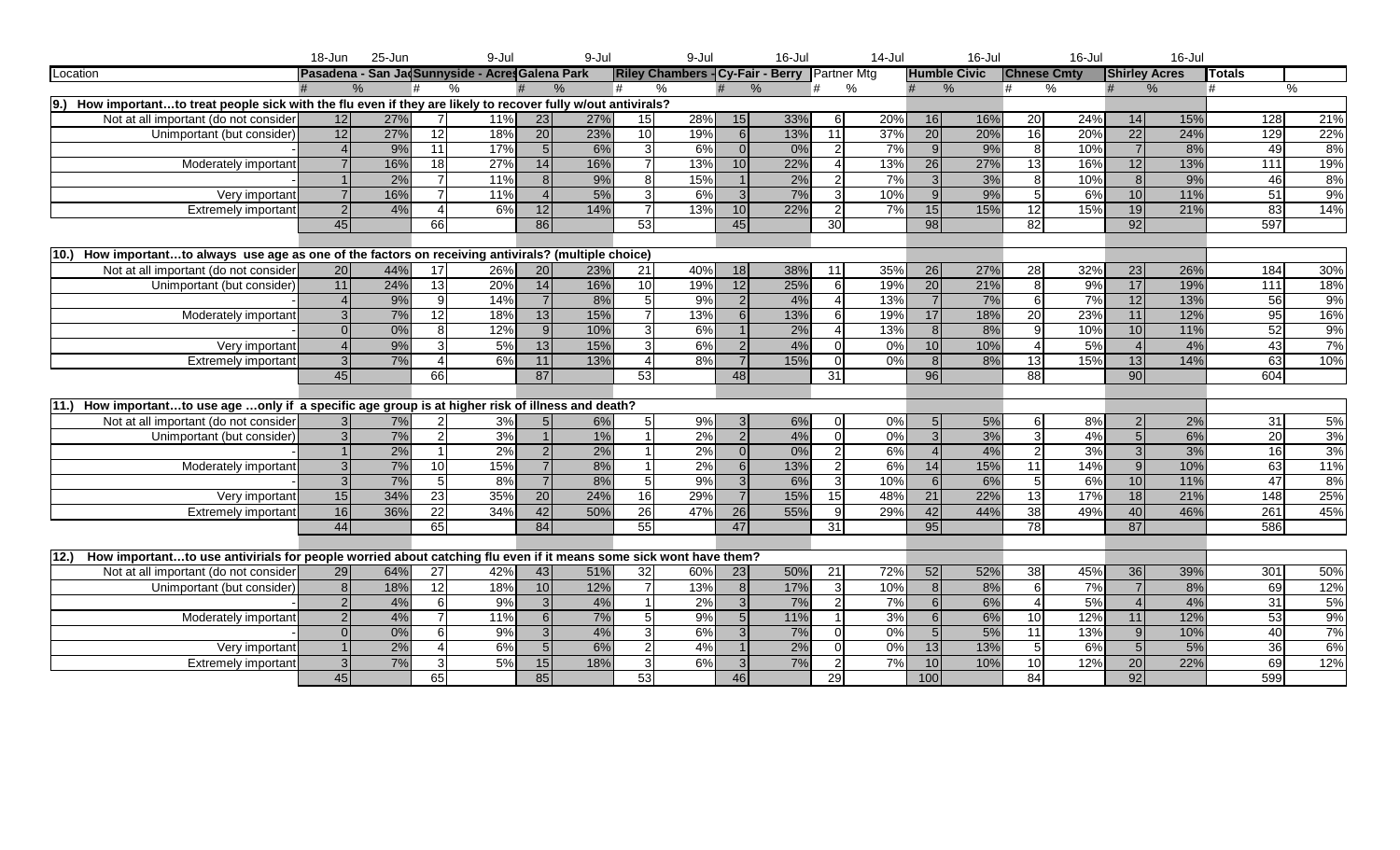|          |                                                                                                   | 18-Jun         | 25-Jun        |                 | 9-Jul                                           |                | 9-Jul         |                 | 9-Jul                                        |                 | 16-Jul |                 | $14$ -Jul |                 | 16-Jul              |                    | 16-Jul |                      | 16-Jul |                 |                   |
|----------|---------------------------------------------------------------------------------------------------|----------------|---------------|-----------------|-------------------------------------------------|----------------|---------------|-----------------|----------------------------------------------|-----------------|--------|-----------------|-----------|-----------------|---------------------|--------------------|--------|----------------------|--------|-----------------|-------------------|
| Location |                                                                                                   |                |               |                 | Pasadena - San Ja Sunnyside - Acres Galena Park |                |               |                 | Riley Chambers - Cy-Fair - Berry Partner Mtg |                 |        |                 |           |                 | <b>Humble Civic</b> | <b>Chnese Cmty</b> |        | <b>Shirley Acres</b> |        | <b>I</b> Totals |                   |
|          |                                                                                                   |                | $\frac{0}{6}$ |                 | $\frac{0}{0}$                                   |                | $\frac{0}{6}$ | #               | $\%$                                         |                 | %      | #               | %         |                 | $\%$                | #                  | %      | #                    | $\%$   | #               | %                 |
| 13.)     | How importantto treat health care providers ill w/ flu to help recover and resume providing care? |                |               |                 |                                                 |                |               |                 |                                              |                 |        |                 |           |                 |                     |                    |        |                      |        |                 |                   |
|          | Not at all important (do not consider                                                             | 3 <sup>l</sup> | 7%            |                 | 2%                                              |                | 5%            | $\mathcal{P}$   | 4%                                           | $\Omega$        | $0\%$  |                 | 0%        | $\mathbf{3}$    | 3%                  |                    | 5%     | $\mathcal{R}$        | 3%     | 20              | 3%                |
|          | Unimportant (but consider)                                                                        |                | 0%            |                 | 2%                                              |                | 1%            | $\Omega$        | 0%                                           | $\Omega$        | 0%     | $\Omega$        | 0%        | $\overline{2}$  | 2%                  |                    | 1%     |                      | 1%     | 6               | 1%                |
|          |                                                                                                   |                | 0%            | $\Omega$        | $0\%$                                           |                | 1%            | $\Omega$        | 0%                                           |                 | 0%     | $\Omega$        | 0%        |                 | 1%                  |                    | 0%     | $\mathcal{P}$        | 2%     |                 | 1%                |
|          | Moderately important                                                                              |                | 0%            | -51             | 8%                                              |                | 5%            |                 | 2%                                           |                 | 2%     | $\Omega$        | 0%        | 8 <sup>1</sup>  | 8%                  | зI                 | 4%     | $\overline{2}$       | 2%     | $\overline{24}$ | 4%                |
|          |                                                                                                   |                | 5%            | $\overline{3}$  | 5%                                              |                | 5%            | $\mathcal{P}$   | 4%                                           |                 | 2%     |                 | 3%        | 10 <sup>1</sup> | 11%                 | 5 <sub>l</sub>     | 6%     | 10                   | 11%    | 38              | 7%                |
|          | Very important                                                                                    |                | 16%           | 10 <sup>1</sup> | 16%                                             | 14             | 17%           | $\overline{7}$  | 14%                                          |                 | 9%     | $\overline{3}$  | 10%       | 9 <sub>l</sub>  | 9%                  | 12                 | 15%    | 9                    | 10%    | $\overline{75}$ | 13%               |
|          | <b>Extremely important</b>                                                                        | 31             | 72%           | 44              | 69%                                             | 56             | 67%           | $\overline{37}$ | 76%                                          | 39              | 87%    | $\overline{27}$ | 87%       | 62              | 65%                 | 57                 | 70%    | 63                   | 70%    | 416             | 71%               |
|          |                                                                                                   | 43             |               | 64              |                                                 | 84             |               | 49              |                                              | 45              |        | 31              |           | 95              |                     | 82                 |        | 90                   |        | 583             |                   |
|          |                                                                                                   |                |               |                 |                                                 |                |               |                 |                                              |                 |        |                 |           |                 |                     |                    |        |                      |        |                 |                   |
| 14.      | How importantto treat public safety workers ill w/ flu so they can continue to provide services?  |                |               |                 |                                                 |                |               |                 |                                              |                 |        |                 |           |                 |                     |                    |        |                      |        |                 |                   |
|          | Not at all important (do not consider                                                             |                | 9%            | $\Omega$        | $0\%$                                           | 5 <sub>l</sub> | 6%            |                 | 2%                                           | $\Omega$        | 0%     | $\Omega$        | 0%        | 5 <sub>l</sub>  | 5%                  | зI                 | 3%     |                      | 4%     | 22              | 4%                |
|          | Unimportant (but consider)                                                                        |                | 2%            | $\overline{1}$  | 2%                                              |                | 1%            | $\overline{3}$  | 6%                                           |                 | 2%     | $\Omega$        | 0%        | $\overline{2}$  | 2%                  | $\mathcal{P}$      | 2%     |                      | 1%     | 12              | 2%                |
|          |                                                                                                   |                | 2%            | $\overline{1}$  | 2%                                              |                | 1%            |                 | 2%                                           |                 | 2%     | $\Omega$        | 0%        | $\Delta$        | 4%                  |                    | 2%     | $\overline{2}$       | 2%     | 13              | 2%                |
|          | Moderately important                                                                              |                | 7%            | $8 \,$          | 12%                                             | 9 <sub>l</sub> | 11%           | $\overline{7}$  | 14%                                          |                 | 2%     | $\Omega$        | 0%        | 20              | 21%                 |                    | 10%    | 8                    | 9%     | 65              | 11%               |
|          |                                                                                                   |                | 7%            | $\overline{14}$ | 22%                                             | $\overline{7}$ | 8%            | 11              | 22%                                          |                 | 2%     | 3I              | 10%       | 17              | 18%                 |                    | 8%     | 12                   | 13%    | 75              | 13%               |
|          | Very important                                                                                    | 13             | 30%           | 19              | 29%                                             | 21             | 25%           | 10              | 20%                                          |                 | 9%     | 13              | 42%       | 17              | 18%                 | 21                 | 24%    | 17                   | 18%    | 135             | 23%               |
|          | Extremely important                                                                               | 19             | 43%           | 22              | 34%                                             | 41             | 48%           | 17              | 34%                                          | 38 <sup>l</sup> | 83%    | 15              | 48%       | 29              | 31%                 | 43                 | 49%    | 48                   | 52%    | 272             | 46%               |
|          |                                                                                                   | 44             |               | 65              |                                                 | 85             |               | 50              |                                              | 46              |        | 31              |           | 94              |                     | 87                 |        | 92                   |        | 594             |                   |
|          |                                                                                                   |                |               |                 |                                                 |                |               |                 |                                              |                 |        |                 |           |                 |                     |                    |        |                      |        |                 |                   |
| 15.      | How important to have a plan in advance for how doctors decide how to use ventilators?            |                |               |                 |                                                 |                |               |                 |                                              |                 |        |                 |           |                 |                     |                    |        |                      |        |                 |                   |
|          | Not at all important (do not consider                                                             |                | 5%            | $\overline{2}$  | 3%                                              | $\mathcal{P}$  | 2%            |                 | 2%                                           |                 | 2%     | $\Omega$        | 0%        | $\Delta$        | 4%                  | 3I                 | 3%     | $\mathcal{P}$        | 2%     | 17              | 3%                |
|          | Unimportant (but consider)                                                                        |                | 2%            | $\overline{2}$  | 3%                                              | $\omega$       | 3%            |                 | 2%                                           |                 | 2%     | $\Omega$        | 0%        | $\overline{2}$  | 2%                  | 21                 | 2%     |                      | 1%     | 13              | 2%                |
|          |                                                                                                   |                | 0%            | $\Omega$        | 0%                                              | $\Omega$       | 0%            | $\Omega$        | 0%                                           |                 | $0\%$  | $\Omega$        | 0%        | $\Omega$        | 0%                  |                    | 0%     | $\Omega$             | 0%     | $\Omega$        | 0%                |
|          | Moderately important                                                                              |                | 0%            | $\Omega$        | 0%                                              |                | 5%            | 2 <sup>1</sup>  | 4%                                           | 3 <sup>1</sup>  | 6%     | $\Omega$        | 0%        |                 | 4%                  |                    | 6%     | $\mathcal{B}$        | 3%     | 21              | 4%                |
|          |                                                                                                   |                | 2%            | 5 <sup>1</sup>  | 8%                                              | $\mathbf{3}$   | 3%            | 2               | 4%                                           |                 | 0%     | $\overline{2}$  | 8%        | $\mathcal{P}$   | 2%                  |                    | 4%     | 5                    | 5%     | 24              | 4%                |
|          | Very important                                                                                    |                | 16%           | $\overline{17}$ | 27%                                             | 14             | 16%           | 10              | 19%                                          | 61              | 13%    | -5 I            | 19%       | 17              | 18%                 | 8I                 | 9%     | $\overline{7}$       | 7%     | 91              | 15%               |
|          | <b>Extremely important</b>                                                                        | 32             | 74%           | 36              | 58%                                             | 61             | 70%           | 36              | 69%                                          | 37              | 77%    | 19              | 73%       | 66              | 69%                 | 67                 | 75%    | 78                   | 81%    | 432             | 72%               |
|          |                                                                                                   | 43             |               | 62              |                                                 | 87             |               | 52              |                                              | 48              |        | $\overline{26}$ |           | 95              |                     | $\overline{89}$    |        | 96                   |        | 598             |                   |
|          |                                                                                                   |                |               |                 |                                                 |                |               |                 |                                              |                 |        |                 |           |                 |                     |                    |        |                      |        |                 |                   |
| 16.)     | How importantthat all hospitals & doctors use the same criteria to decide who gets ventilators?   |                |               |                 |                                                 |                |               |                 |                                              |                 |        |                 |           |                 |                     |                    |        |                      |        |                 |                   |
|          | Not at all important (do not consider                                                             |                | 2%            |                 | 2%                                              |                | 1%            |                 | 2%                                           | $\Omega$        | 0%     | <sup>0</sup>    | 0%        | 2 <sub>l</sub>  | 2%                  | 3I                 | 4%     | 3                    | 3%     | 12              | 2%                |
|          | Unimportant (but consider)                                                                        |                | 0%            |                 | 6%                                              | 2              | 2%            | 3 <sup>l</sup>  | 6%                                           | $\mathcal{D}$   | 4%     | $\Omega$        | 0%        | 2 <sub>l</sub>  | 2%                  |                    | 2%     | $\mathcal{P}$        | 2%     | 17              | $\frac{3\%}{2\%}$ |
|          |                                                                                                   |                | 0%            | $\Omega$        | $0\%$                                           |                | 1%            | 3I              | 6%                                           |                 | 2%     | $\Omega$        | 0%        | 2 <sub>l</sub>  | 2%                  | 21                 | 2%     |                      | 1%     | 10              |                   |
|          | Moderately important                                                                              |                | 7%            | $\Delta$        | 6%                                              | 3              | 3%            | 3 <sup>l</sup>  | 6%                                           |                 | 8%     | $\overline{2}$  | 7%        | 6               | 6%                  | 61                 | 7%     | $\mathcal{P}$        | 2%     | 33              | 5%                |
|          |                                                                                                   |                | 12%           | 8               | 12%                                             | $\overline{1}$ | 1%            | $6 \mid$        | 11%                                          |                 | 8%     | $\overline{1}$  | 4%        | 7 <sup>1</sup>  | 7%                  | 5 <sup>1</sup>     | 6%     | $\overline{7}$       | 7%     | 44              | 7%                |
|          | Very important                                                                                    |                | 21%           | 22              | 33%                                             | 21             | 24%           |                 | 13%                                          |                 | 6%     | $\overline{4}$  | 15%       | 19              | 19%                 | 81                 | 10%    | 13                   | 14%    | 106             | 18%               |
|          | <b>Extremely important</b>                                                                        | 24             | 57%           | 27              | 41%                                             | 57             | 66%           | 30              | 57%                                          | 35              | 71%    | 20              | 74%       | 63              | 62%                 | 58                 | 69%    | 66                   | 70%    | 380             | 63%               |
|          |                                                                                                   | 42             |               | 66              |                                                 | 86             |               | 53              |                                              | 49              |        | $\overline{27}$ |           | 101             |                     | 84                 |        | 94                   |        | 602             |                   |